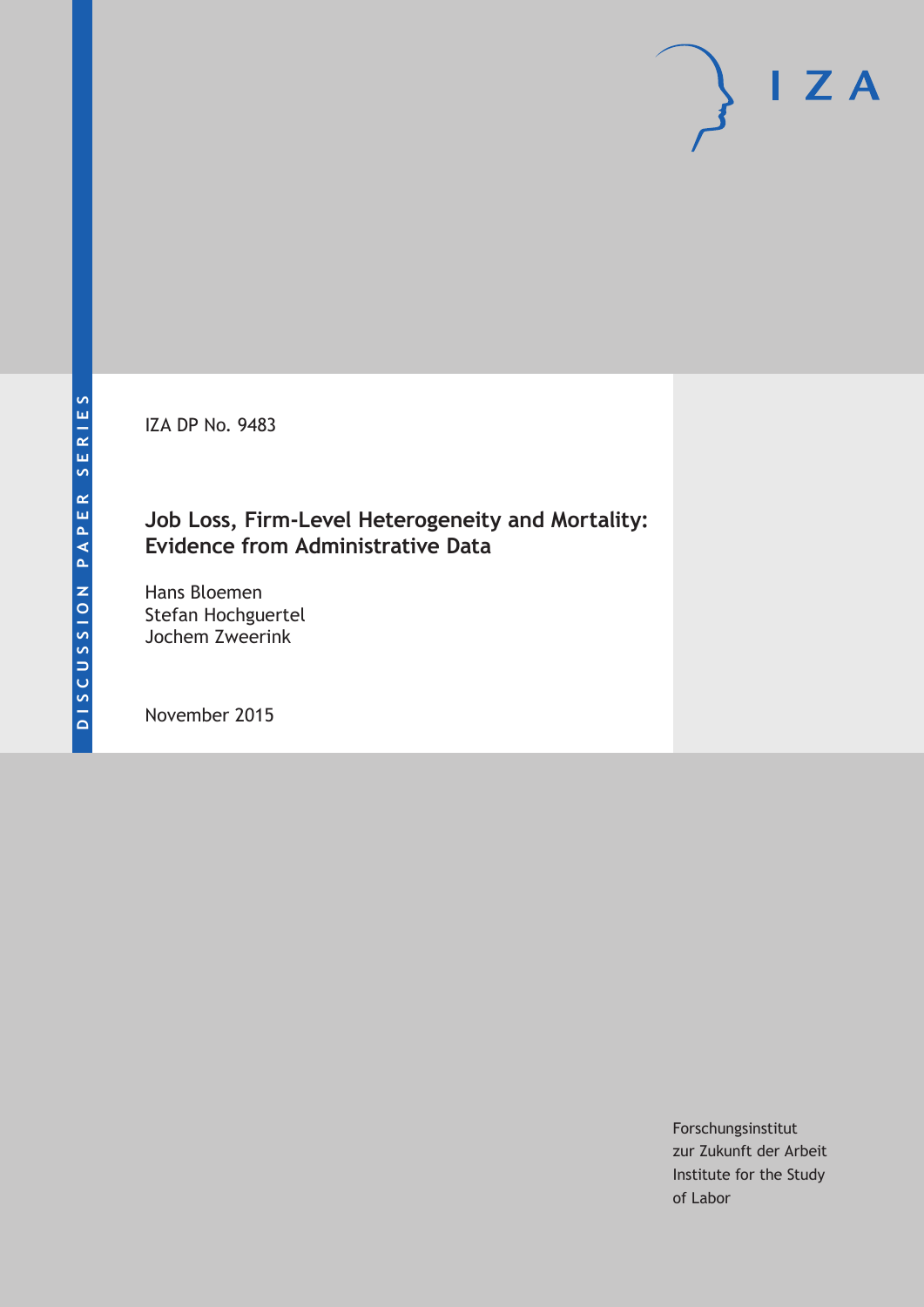# **Job Loss, Firm**‐**Level Heterogeneity and Mortality: Evidence from Administrative Data**

### **Hans Bloemen**

*VU Amsterdam, Tinbergen Institute, Netspar and IZA* 

### **Stefan Hochguertel**

*VU Amsterdam, Tinbergen Institute, Netspar* 

### **Jochem Zweerink**

*Utrecht University*

Discussion Paper No. 9483 November 2015

IZA

P.O. Box 7240 53072 Bonn Germany

Phone: +49-228-3894-0 Fax: +49-228-3894-180 E-mail: iza@iza.org

Any opinions expressed here are those of the author(s) and not those of IZA. Research published in this series may include views on policy, but the institute itself takes no institutional policy positions. The IZA research network is committed to the IZA Guiding Principles of Research Integrity.

The Institute for the Study of Labor (IZA) in Bonn is a local and virtual international research center and a place of communication between science, politics and business. IZA is an independent nonprofit organization supported by Deutsche Post Foundation. The center is associated with the University of Bonn and offers a stimulating research environment through its international network, workshops and conferences, data service, project support, research visits and doctoral program. IZA engages in (i) original and internationally competitive research in all fields of labor economics, (ii) development of policy concepts, and (iii) dissemination of research results and concepts to the interested public.

IZA Discussion Papers often represent preliminary work and are circulated to encourage discussion. Citation of such a paper should account for its provisional character. A revised version may be available directly from the author.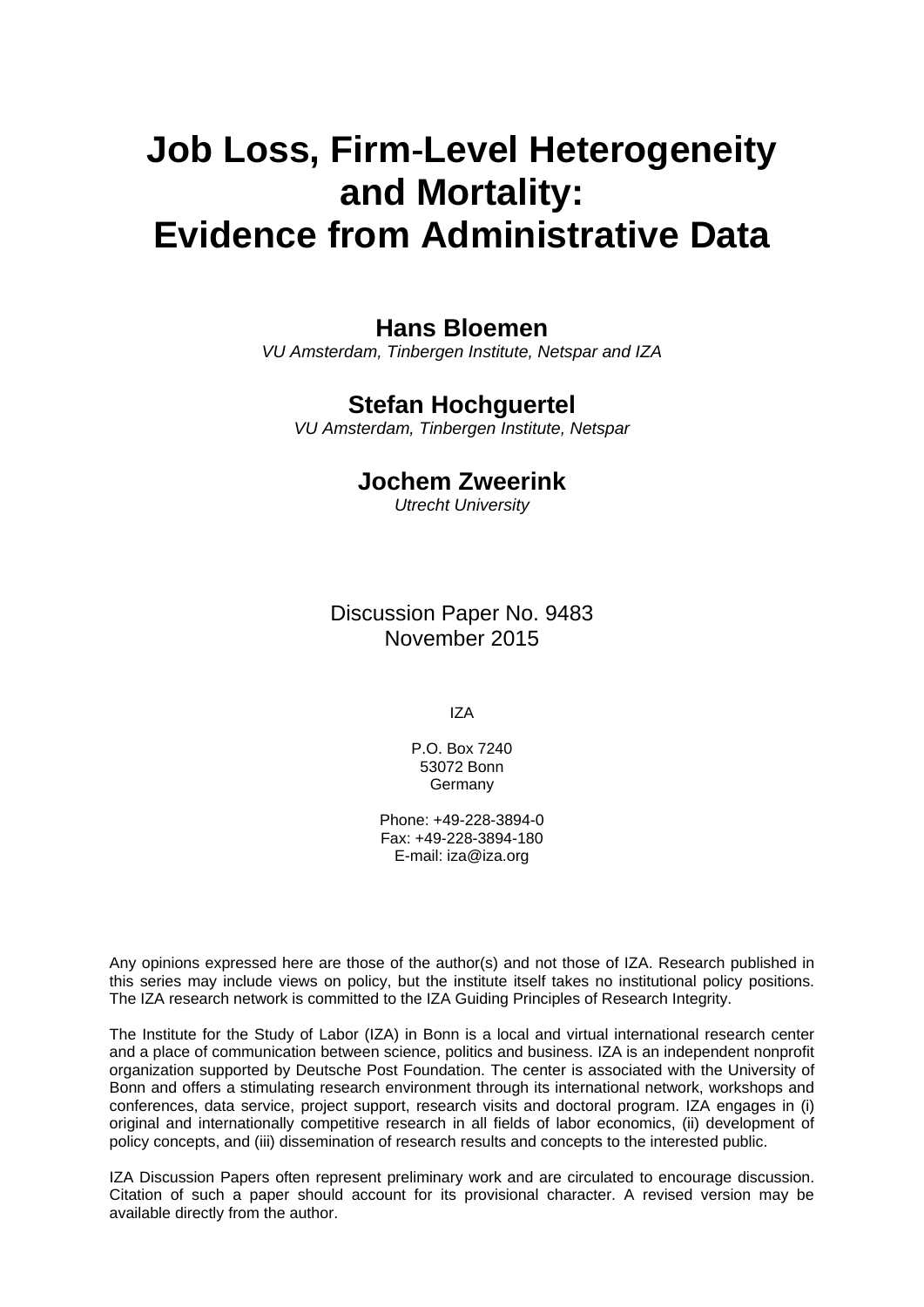IZA Discussion Paper No. 9483 November 2015

# **ABSTRACT**

## **Job Loss, Firm**‐**Level Heterogeneity and Mortality: Evidence from Administrative Data\***

This paper estimates the effect of job loss on mortality for older male workers with strong labor force attachment. Using Dutch administrative data, we find that job loss due to sudden firm closure increased the probability to die within five years by a sizable 0.60 percentage points. Importantly, this effect is estimated using a model that controls for firm‐level worker characteristics, such as firm‐level average mortality rates for mortality during the four years prior to the year of observation. On the mechanism driving the effect of job loss on mortality, we provide evidence for an effect running through stress and changes in life style.

JEL Classification: C21, I10, J63

Keywords: job loss, mortality, treatment effect

Corresponding author:

 $\overline{\phantom{a}}$ 

Jochem Zweerink Utrecht School of Economics Faculty of Law, Economics and Governance Utrecht University Kriekenpitplein 21‐22 3584 EC Utrecht The Netherlands E-mail: j.r.zweerink@uu.nl

<sup>\*</sup> This paper is part of the Netspar research theme "Pensions, savings and retirement decisions (II)," subproject "Retirement decisions: financial incentives, wealth and flexibility". We thank Mathilde Godard, Eva Mörk, Francis Vella, Till Von Wachter and the seminar audiences of the Uppsala Centre for Fiscal Studies (UCFS) workshop and the Halle Institute for Economic Research (IWH) workshop on firm exit and job displacement for helpful and constructive comments and suggestions. Further comments and suggestions are welcome.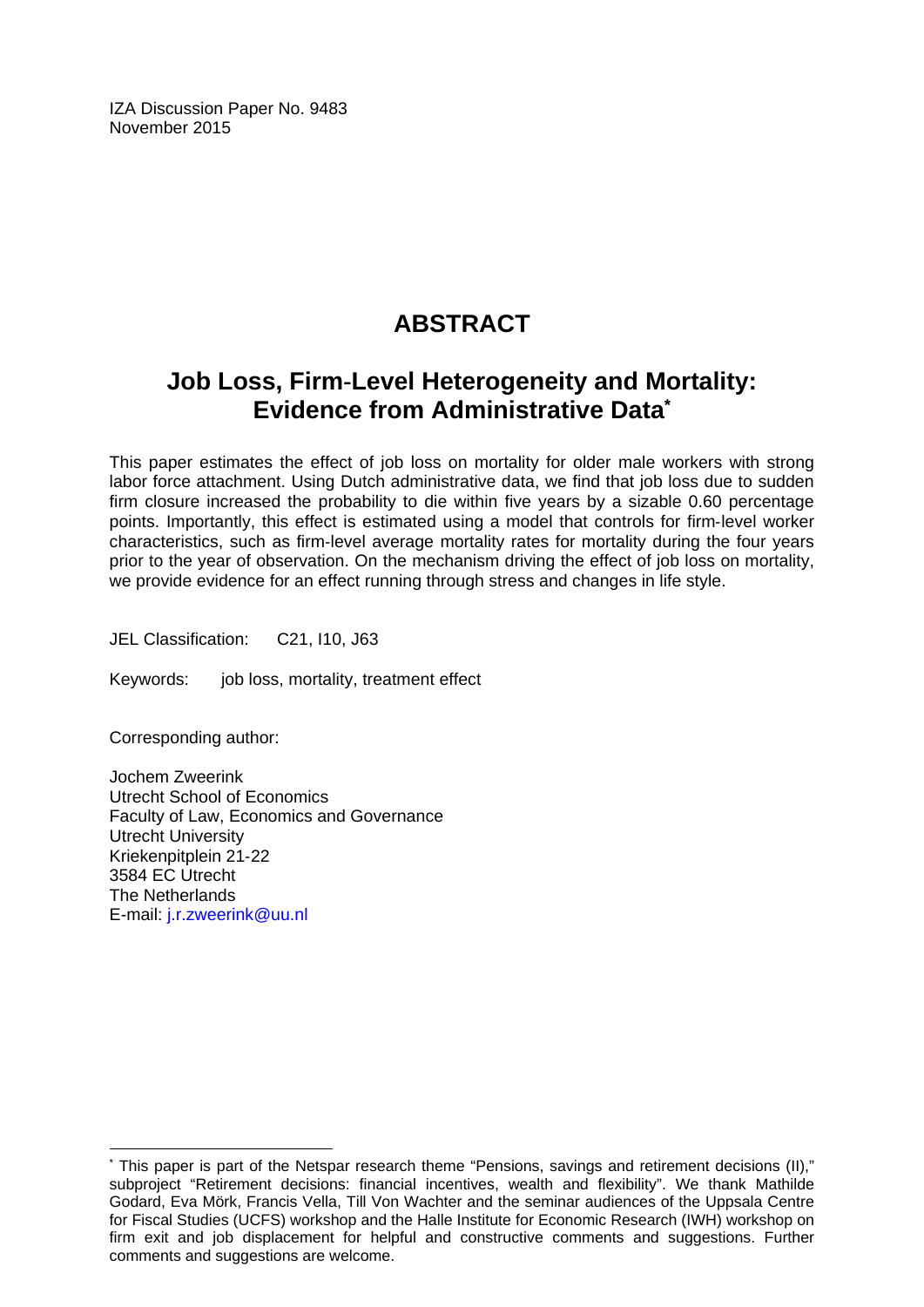#### **1. Introduction**

Job loss is a frequent event that many individuals experience in their lives. In the United States alone, there were about 850,000 private sector job separations due to mass layoffs in 2012 (Bureau of Labor Statistics, 2013).<sup>1</sup> First-order effects on workers' economic circumstances may be expected due to the associated income loss that can have long‐lasting, permanent effects (Jacobson, LaLonde, and Sullivan, 1993; Couch and Placzek, 2010). Job loss, and in particular, layoffs, can be associated with strong effects on people's lives in general and health in particular, through a variety of channels. Workers may get surprised by a sudden career disruption, experience subsequent job instability (Stevens, 1997), have difficulties coping with the change and experience detrimental effects on their life style (Deb et al., 2011; Falba et al., 2005), financial situation (Jacobson, LaLonde, and Sullivan, 1993; Couch and Placzek, 2010), physical (Black, Devereux, and Salvanes, 2015) and mental health (Kuhn, Lalive, and Zweimueller, 2009). In the extreme, involuntary job loss may result in death (Sullivan and Von Wachter, 2009; Eliason and Storrie, 2009; Browning and Heinesen, 2012).<sup>2</sup> We reinvestigate the effect of job loss on mortality, using administrative data from the Netherlands. We find evidence of a sizable positive effect.

Estimating the effect of job loss on mortality is challenging, as job loss is likely to be endogenous to mortality. Studies in the literature estimate the mortality effects of job loss due to firm closure (Eliason and Storrie, 2009; Browning and Heinesen, 2012; Michaud, Crimmins, and Hurd,2014) and job loss in firms experiencing large firm‐level employment declines (Sullivan and Von Wachter, 2009). They use workers employed in firms that stay open as the control group and workers laid off in closing firms or firms experiencing large employment declines as the treatment group. Workers employed in closing firms and firms experiencing large employment declines may have poorer health than those employed in firms that do not close, however. These pre‐existing differences in firm‐level worker health and mortality rates may exist due to selective hiring or worker outflow prior to firm closure or large firm‐ level employment declines. If these pre-existing differences in firm-level worker health and mortality rates are not controlled for, the estimate of the effect of job loss on mortality may be biased upwards. We control for pre-existing differences in firm-level worker health and mortality rates and other firmlevel worker characteristics. To our knowledge, this is the first paper in the literature to do so.

 $1$  Excluding farm job separations and separations due to seasonal work or vacation periods.

<sup>&</sup>lt;sup>2</sup> The general economic circumstances that may cause job loss, such as a recession, may have an effect on health as well (Ruhm, 2000).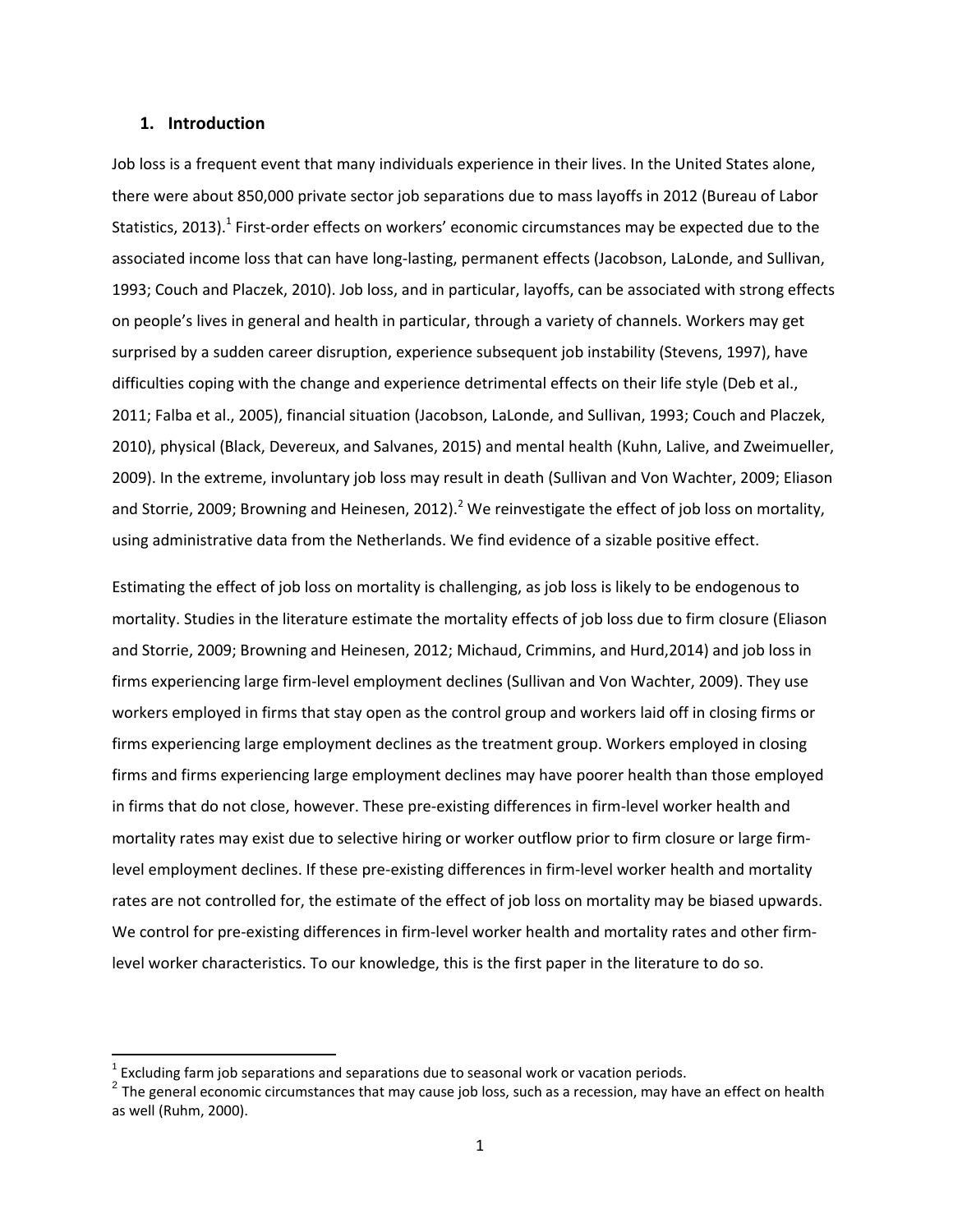We use employee-employer matched Dutch administrative data for the period 2003-2010. We estimate the effect of job loss on the probability to die within five years. There are a number of reasons why mortality is an outcome variable of core interest. First, length of life is directly relevant to the experienced welfare of consumers. Second, mortality is an event which is distinctly and objectively observed in our data and does not raise issues of interpretation or subjectivity, unlike, say, self‐reported health as available in surveys. We use job loss due to sudden firm closure as the treatment. The sudden nature of firm closures is imposed by the way we select observations. Job loss due to sudden firm closure is a clean treatment, not suffering from selectivity of job loss and unlikely to suffer from anticipation of job loss. The control group in our approach includes observations on workers who stayed on their jobs in the year of observation. The treatment group consists of observations on workers who were laid off in the year of observation specifically because of firm closure. For male workers with strong labor force attachment, we find that job loss due to firm closure increased the probability to die in the first five years after job loss by 0.60 percentage points or 34 percent. This result is in relative terms similar to what Eliason and Storrie (2009) and Browning and Heinesen (2012) find, who do not control for firm‐level worker characteristics. We find that without controlling for firm‐level worker characteristics, job loss increased the probability to die within five years by 0.83 percentage points or 46 percent. This suggests that not controlling for pre‐existing differences in worker characteristics such as mortality rates between workers employed in closing firms and those employed in firms that stayed open indeed biases the estimate of the mortality effect of job loss upwards. Cause‐specific mortality analysis shows that cerebrovascular diseases and smoking‐related cancers are important drivers of the effect.

A limited number of earlier studies find a positive effect of job loss on mortality as well (Sullivan and Von Wachter, 2009; Eliason and Storrie, 2009; Browning and Heinesen, 2012; Michaud, Crimmins, and Hurd, 2014). Kuhn, Lalive, and Zweimueller (2009), Browning and Heinesen (2012) and Black, Devereux, and Salvanes (2015) find that job loss has a positive effect on hospitalization and a negative effect on health. Browning, Danø, and Heinesen (2006) and Salm (2009), conversely, do not find an effect of job loss on hospitalization or health, however.

What is still not clear in the literature is how job loss affects health and mortality. There is evidence that job loss increases self‐harm (Keefe et al., 2002; Browning and Heinesen, 2012), mental illness (Kuhn, Lalive, and Zweimueller, 2009; Browning and Heinesen, 2012), traffic accidents (Browning and Heinesen, 2012), smoking (Black, Devereux, and Salvanes, 2015), drinking (Eliason and Storrie, 2009; Deb et al.,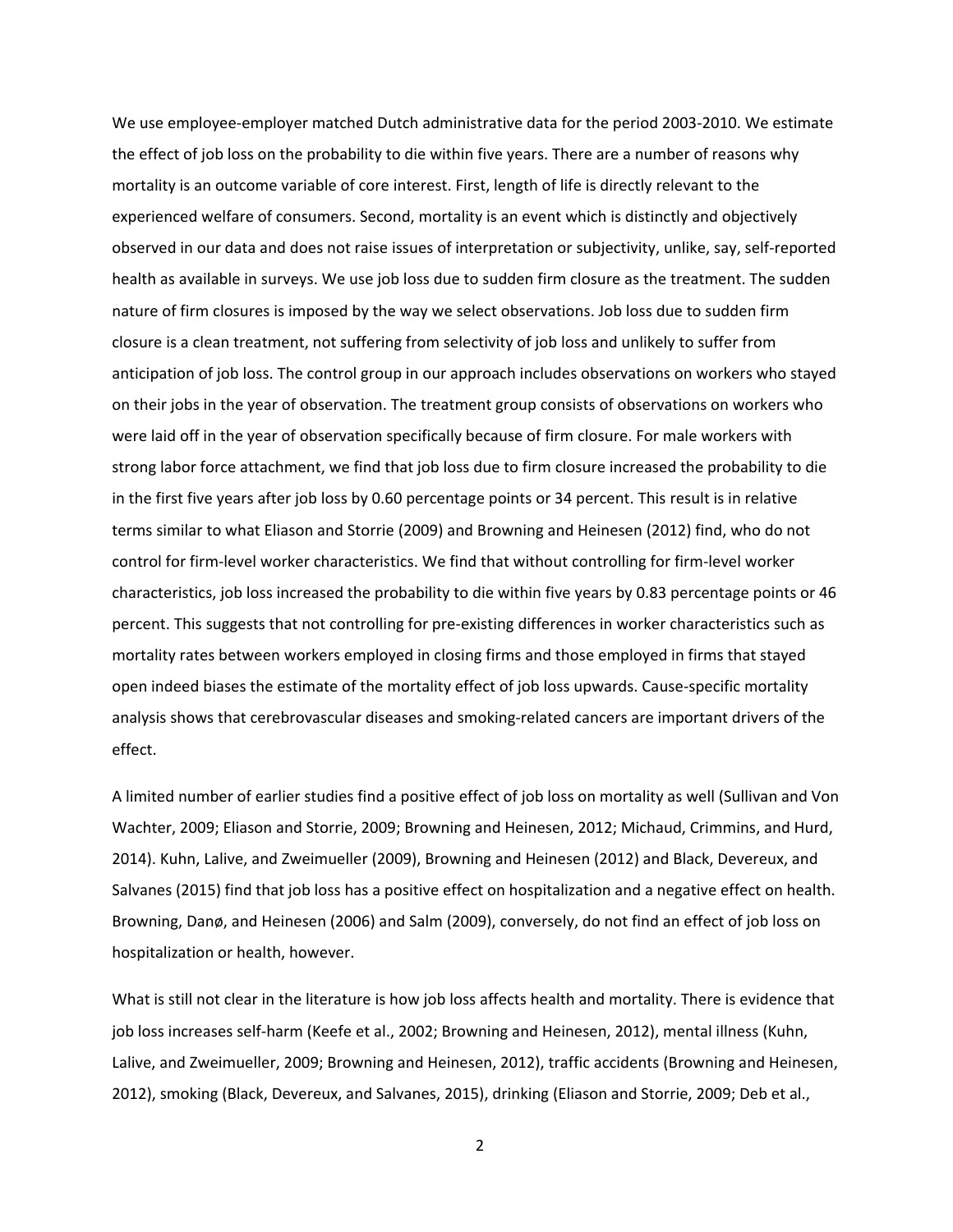2011; Browning and Heinesen, 2012) and induces having an unhealthier BMI (Deb et al., 2011). There is evidence that job loss affects mortality via reduced lifetime earnings (Sullivan and Von Wachter, 2009) as well.

This paper makes several contributions to this recent literature. First, we use employer‐employee matched administrative data that allow us to construct workers' characteristics at the firm‐level, such as firm‐level average mortality rates and firm‐level average hospitalization rates. Controlling for these and other firm‐level worker characteristics when estimating the effect of job loss on mortality avoids bias of our result due to workers employed in closing firms having had poorer health than those employed in firms that stayed open.

Second, there is debate about the mechanisms driving the effect of job loss on mortality. We provide new evidence on the health mechanism driving the effect of job loss on mortality as we are explicitly able to exploit information from cause of death registers. These pieces of evidence are complemented by estimates of the effect of job loss on mortality for time horizons of one until five years.

Third, as we have end dates of jobs and month and year of death available, we can measure the time period between the date of job loss and the date of mortality more precisely than studies that have only the year of job loss and the year of death available. This avoids bias of the effect of job loss on mortality due to differences in time horizons whereon mortality is considered.

The remainder of this paper is organized as follows. Section 2 briefly reviews related literature. Section 3 provides background on the data and furnishes insightful descriptives. Section 4 discusses the institutional setting. Section 5 explains the identification strategy and Section 6 presents the empirical results. Section 7 concludes.

#### **2. Literature review**

The main point of discussion in the existing literature is how job loss affects health and mortality. Several papers provide evidence for the positive sign of the effect of job loss on mortality, but especially cause‐specific (mortality) analyses do not give consistent evidence on a mechanism that is at work. It is not clear why this is the case. We observe considerable differences between studies in terms of data selection, estimation methods, definitions of job loss, definitions and classifications of causes of death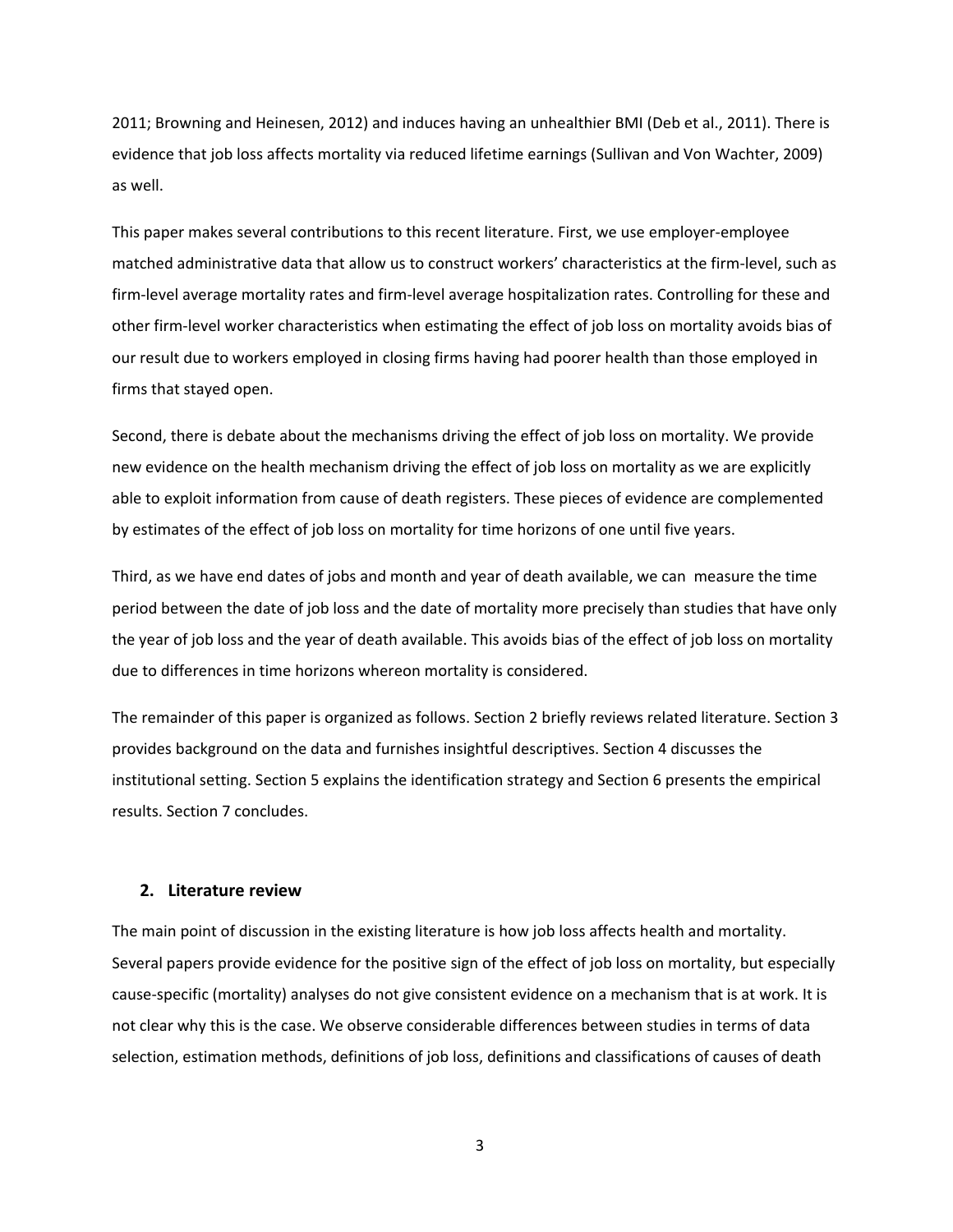and time horizons on which the effects of job loss on mortality are measured. These differences between studies may arguably explain at least part of the differences in results.

Sullivan and Von Wachter (2009), Eliason and Storrie (2009), Browning and Heinesen (2012) and Michaud, Crimmins, and Hurd (2014) all study the effect of job loss on mortality. Similar to us, the first three articles study the effect for workers with strong labor force attachment. They do not focus on older workers, though. Michaud, Crimmins, and Hurd (2014) do focus on older workers, yet not selecting workers based on having strong labor force attachment.

Sullivan and Von Wachter (2009) study the effect of job loss in plants experiencing large employment declines on mortality of high‐tenure male workers. They estimate a logit model on administrative quarterly data for workers in Pennsylvania born in any of the years 1920‐1959 for the period 1974‐2006. They find a 10‐15 percent increase in the probability to die for the next 20 years. This implies that the life expectancy of a worker displaced at age forty decreased by one to one and a half years compared to a nondisplaced counterpart if the increases in mortality hazard were sustained indefinitely. The authors find that the positive effect of job loss on mortality was larger for workers with larger predicted earnings declines, suggesting that the effect of job loss on mortality runs through persistent losses in earnings. This is consistent with the authors' finding that the effect of job loss on mortality was smaller for older workers. As unemployment insurance (UI) benefits were generous in the Netherlands and most laid off workers in closing firms received severance pay, we do not expect job loss to have had a large effect on (lifetime) income and to have had a large effect on mortality through income for in particular the older workers we study.

Eliason and Storrie (2009) and Browning and Heinesen (2012) study the effect of job loss due to plant closure on overall and cause‐specific mortality on time horizons that are somewhat similar to ours. They use the same definitions of cause‐specific mortality categories, except those for the categories alcohol‐ related mortality and suicide mortality. Eliason and Storrie (2009) employ a Cox proportional hazard model to estimate the effect of job loss due to plant closure in 1987/88 on mortality. They use administrative data for male workers aged 25‐64 from Sweden for the years 1983‐1999. They find that job loss increased the probability to die within four years by 44 percent for men. The authors do not find an effect for women. Their analysis by cause of death shows that the increase in the mortality probability was driven by suicides and alcohol‐related causes of death.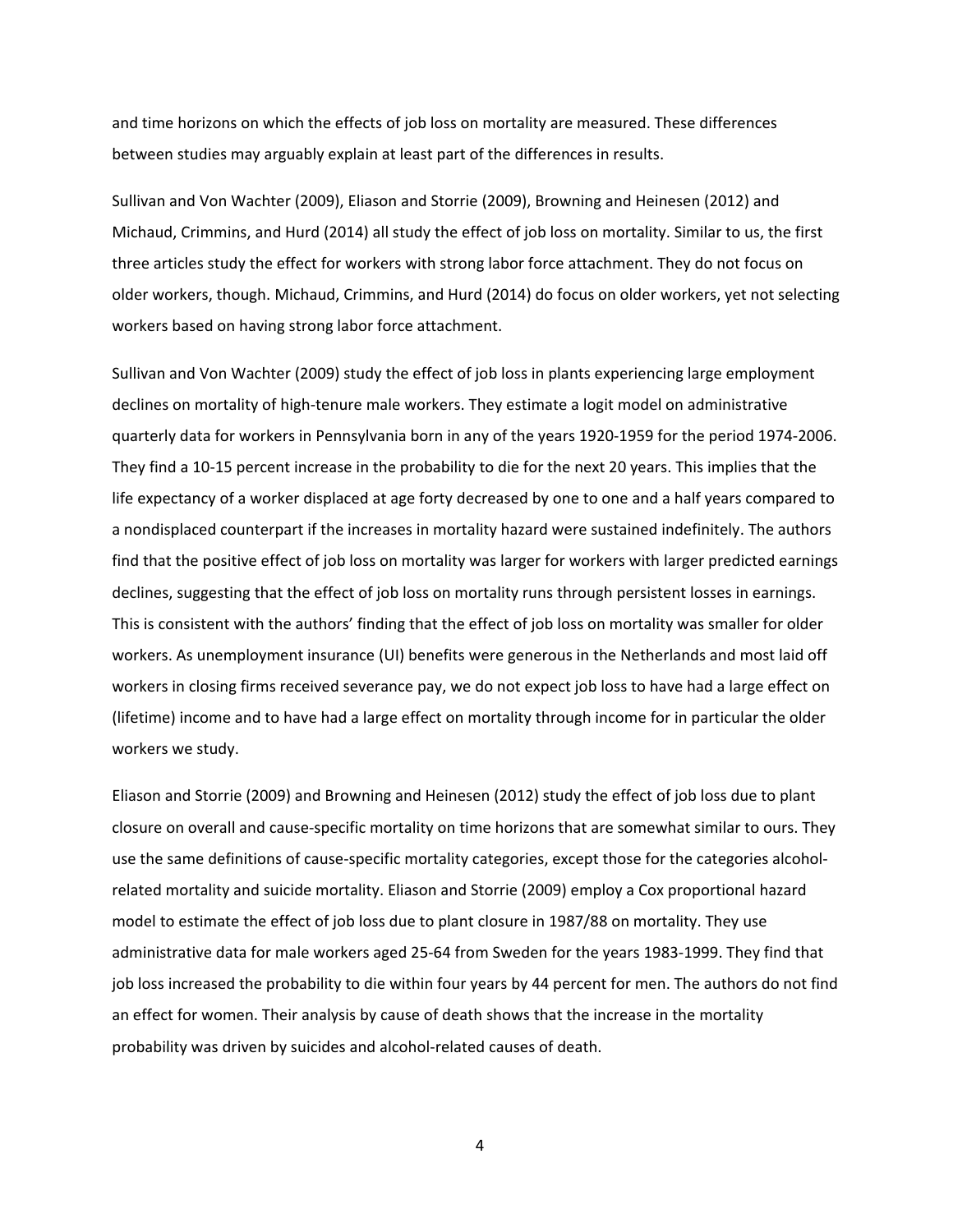Browning and Heinesen (2012) study the effect of job loss due to plant closure on mortality and hospitalization for male workers with strong labor market attachment. They employ propensity score weighting combined with nonparametric duration analysis on Danish administrative data for male workers aged 20-60 for the years 1980-2006. They find that job loss increased overall mortality, mortality due to diseases of the circulatory system, suicide mortality and mortality and hospitalization due to traffic accidents, alcohol‐related diseases and mental illness. They find that job loss increased the risk of overall mortality by 84 percent in the first year after displacement, 36 percent in the first four years after displacement, 17 percent in the first ten years after displacement and 10 percent during the first 20 years after displacement.

The study by Michaud, Crimmins, and Hurd (2014) focusses on older workers and compares the effects of layoffs and job terminations due to plant closure on self-reported health and mortality.<sup>3</sup> Layoffs here include mass layoffs and more individualized layoffs. The authors use biennial survey data for older workers from the Health and Retirement Study (HRS) waves 1992‐2008 and HRS biomarker data from the waves 2006 and 2008 for workers who were in the age category 59‐70 in 2006‐2008. Their study is based on a relatively small number of observations. This does not allow them to estimate the effect of job termination on mortality directly. Instead, in a first step they estimate the effect of job termination on the count of high‐risk biomarkers using Poisson models, and next they employ a Poisson model to estimate the effects of the predicted count of high-risk markers, incorporating age and socio-economic characteristics on the probability to die within two years. They find no effect of self‐reported job termination due to plant closure on mortality and a positive 9.4 percent long run effect of self‐reported layoff on mortality.

Browning, Danø, and Heinesen (2006), Kuhn, Lalive, and Zweimueller (2009), Salm (2009) and Black, Devereux, and Salvanes (2015) study the effect of job loss on health, using different health outcomes. Browning, Danø, and Heinesen (2006) match workers who lost their jobs due to plant closure or mass layoff to those who did not lose their jobs but had the same expected probability to lose their jobs. They use a 10 percent sample of the full-time employed Danish male population aged 20-63 for the period 1981‐1999. They find no effect of job loss on hospitalization for diseases of the circulatory system and diseases of the digestive system during the four years after displacement.

 $3$  Schröder (2013) also distinguishes between the effects of job termination due to layoff and job termination due to plant closure on subjective health.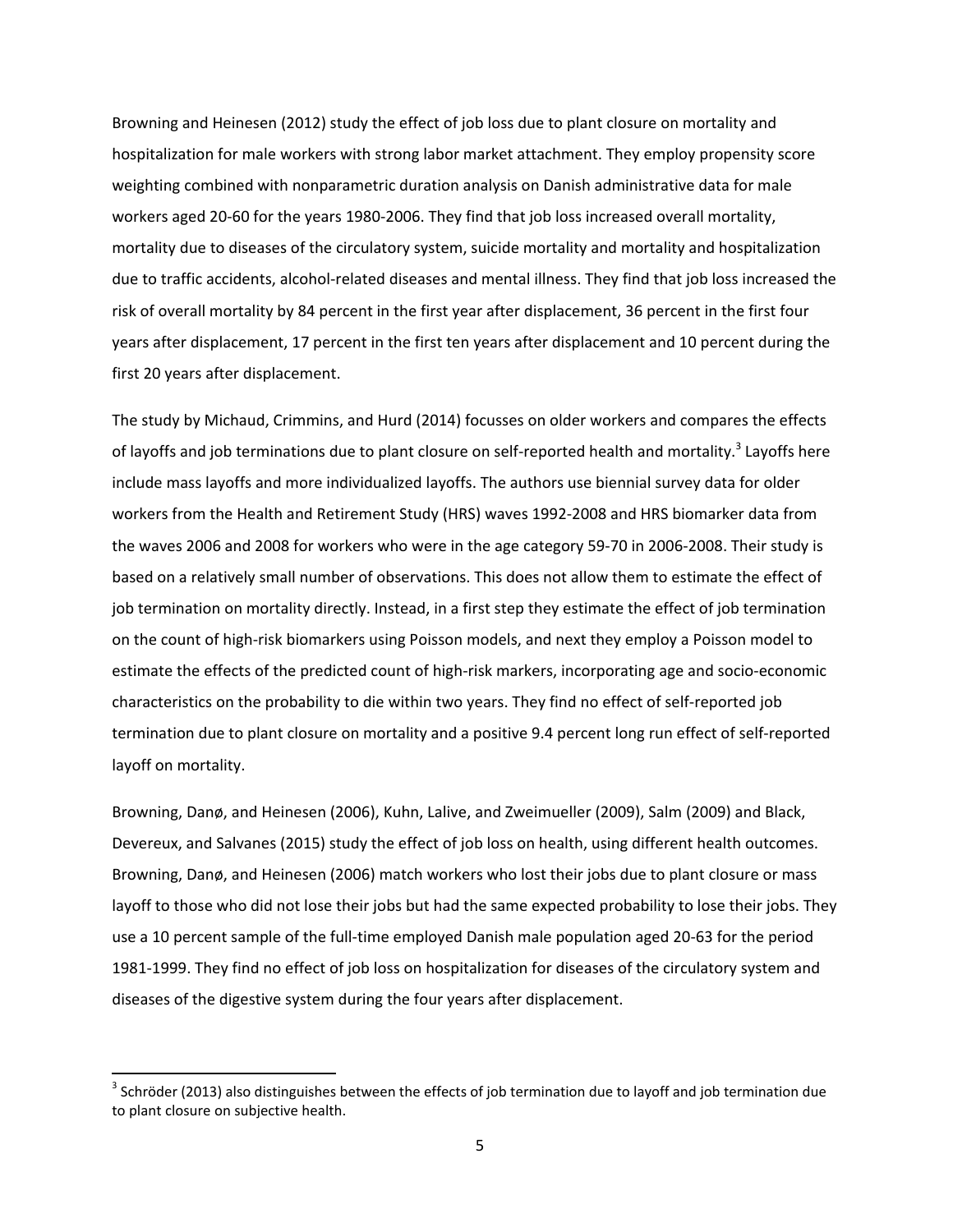Kuhn, Lalive, and Zweimueller (2009) and Black, Devereux, and Salvanes (2015) estimate the effect of job loss on health for workers who were slightly younger than those we study. Kuhn, Lalive, and Zweimueller (2009) employ propensity score matching to compare the health of workers who were employed at closing plants to the health of those who were employed at continuing plants. Using Austrian health insurance data on private sector employment linked with social security data for prime aged male workers for the period 1998‐2002, they find that job loss increased hospitalization for mental health reasons.

Black, Devereux, and Salvanes (2015) employ a difference‐in‐difference approach to study how job displacement due to plant closure or plant‐level employment downsizing affects cardiovascular health. They use a Norwegian sample of full‐time employed men and women predominantly aged in their early forties. The data are repeated cross‐section data for the period 1986‐1999, including survey data on health and health behaviors and linked administrative data on person and firm characteristics. They find that job displacement had a negative effect on health seven years ahead, for both men and women. They find evidence that the effect was driven by an increase in the probability of smoking on a daily basis.

Salm (2009) uses a difference-in-difference approach to estimate the effect of job loss due to plant closure on health. He uses HRS data for the waves 1994‐2002. He does not find an effect of self‐reported job loss on various self‐reported measures of physical and mental health.

#### **3. Data**

We use Dutch administrative micro panel data for the period 2003-2010. The data are administered by Statistics Netherlands and cover the entire Dutch population. We have access to data on job and personal characteristics, mortality and hospital stays. These data can be linked through a personal identifier.<sup>4</sup> The data on job characteristics can also be linked through a job and employer identifier. The personal characteristics file contains information on demographic characteristics such as marital status, number of children, country of birth, birth year and birth month. The job characteristics file provides

<sup>4</sup> The original file names are *SSB Banen (1999‐2006), BEONTTAB (2003‐2005), SSB Personen (2002‐2005), Doodsoorzaken (2003‐2010)* and *Landelijke Medische Registratie* (*LMR, 2002‐2004*). Statistics Netherlands only provides data that are administered by governmental institutions. The data that are administered are not always administered for the years we are interested in. Hospital stays data, for instance, are incomplete after 2005, so that it is not possible to estimate the effect of job loss on alternative health measures created from hospital data.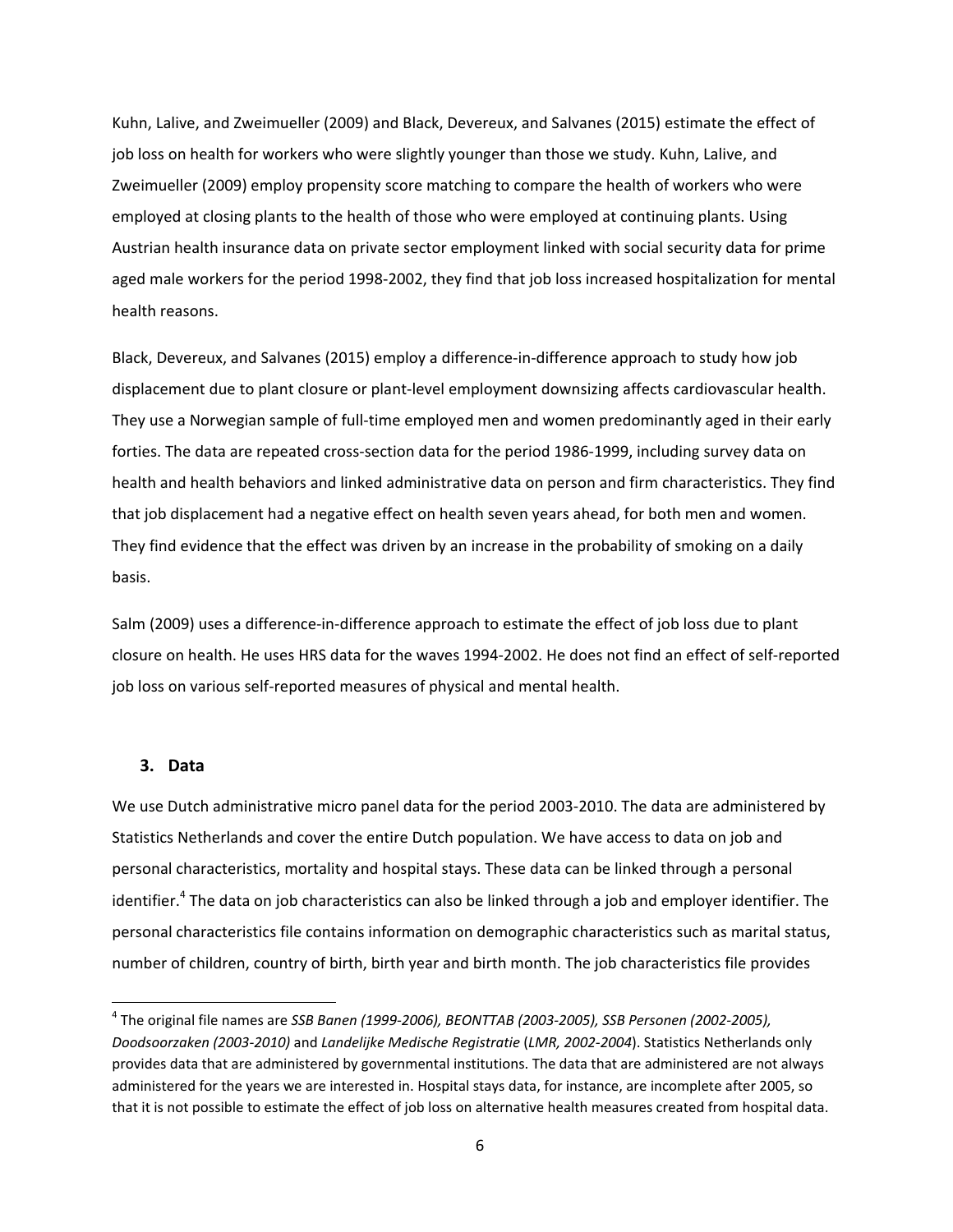information on all jobs any individual had been employed in. For every job, both start and end date, the industry code and the annual wage are available. The job characteristics file also provides information on whether job terminations were due to firm bankruptcy. The mortality file contains information such as month, year and primary cause of death. The hospital stay file provides for every hospital stay information such as the start and end date of the spell, the reason for the stay and where the patient went after being released from the hospital. We study the effect of job loss on mortality for job losses due to firm closure that occurred in the period 2003‐2005. We can track subsequent mortality events up to and including the year 2010.

For our analysis we make some baseline selection of observations. This is for various reasons discussed in this section including that we want to restrict ourselves to a group of workers for whom we may reasonably expect a mortality effect of job loss. In Section 6.4.2, we verify whether our result is robust to changing the various data selection criteria. In general, we find that our result is robust. Our baseline sample is restricted to observations on male workers in the age category 45‐59 who had the Dutch nationality and who had stable employment relationships.<sup>5</sup> We define stable employment as having continuous job tenure of at least five years at the same firm on January  $1<sup>st</sup>$  of the year of observation and having a wage income of at least 20,000 Euros in the year prior to the year of observation.<sup>6</sup> Following Browning and Heinesen (2012), we exclude observations on workers employed in firms that had less than five workers on January  $1<sup>st</sup>$  of the year of observation. We do so in order to remove selfemployed and their employees from the sample. Those small firms may be inherently unstable. We also exclude observations on workers employed in large firms that had 400 workers or more on January 1st of the year of observation, because large firms may be older, more stable and less likely to close, so they predominantly end up in the control group without having a counterpart in the treatment group. We exclude observations on job departures other than layoffs due to firm closure from our sample, because workers departing their jobs for other reasons than firm closure receive a treatment, but a different one than the one we are primarily interested in.

<sup>&</sup>lt;sup>5</sup> We do not estimate the effect of job loss on mortality for women, because there are too few observations on women meeting our selection criteria. Partly this has to do with the high prevalence of part-time employment among women in the country.

 $6$  As is customary, our register data do not contain information on hours worked. The income value of 20,000 euro corresponds to about 130 percent of the annual minimum wage in 2004 at full-time employment.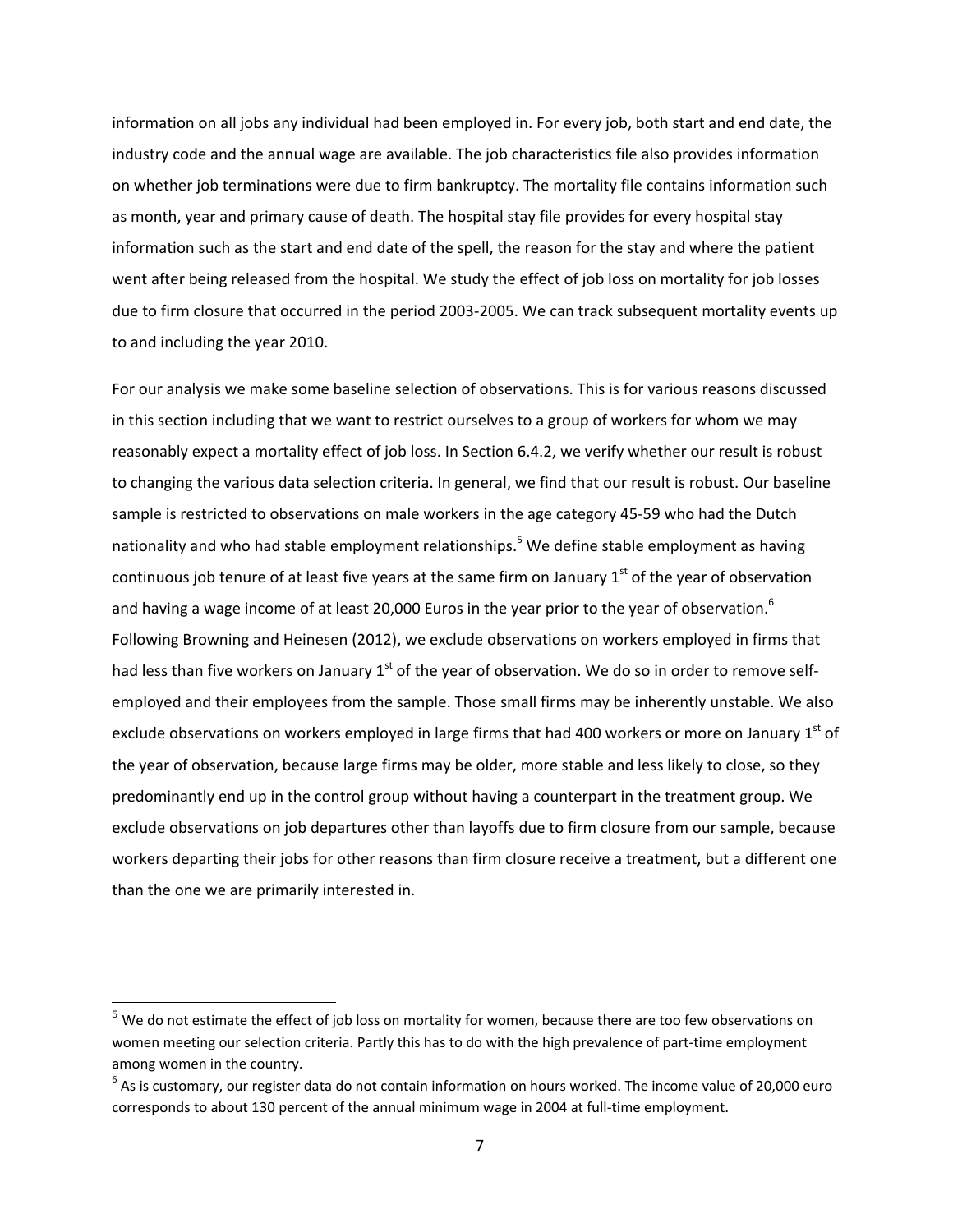We exclude observations on workers who were laid off due to firm closure if at least 40 percent of the workforce of the closing firm got employed in one particular firm within one year after firm closure.<sup>7</sup> We do so to rule out takeovers or restarts of firms after closure (also see Browning and Heinesen, 2012). Lastly, closing firms may have laid off significant shares of their workforces prior to closure. This is a potential threat to the validity of our approach for various reasons. First, layoffs of co-workers and the threat of layoffs of workers may impose stress on workers and may possibly affect workers' health. Second, prior firm‐level layoffs may make workers expect that the firm goes bankrupt or closes in general. Especially relatively productive workers with good job prospects elsewhere may leave the firm and find a job elsewhere once they expect the firm to shut down (Henningsen and Hægeland, 2008; Schwerdt, 2011). Third, prior firm‐level layoffs may be selective, as the least productive workers may be fired when the firm experiences hard times (Pfann, 2006). Ill-health workers may be among the least productive workers. Whether the aggregate outflow of workers from the firm prior to closure is positively or negatively selected on workers' health is unclear. We exclude observations on workers employed in firms that reduced their workforce by at least 20 percent during the four years prior to the year of observation.

Table 1 compares workers that stayed on the job (our control group) with workers who were laid off due to firm closure (our treatment group). It shows that workers who were laid off due to firm closure were on average similar in terms of age, country of birth, marital status, number of children, hospitalization status (at t-1) and wage income (at t-1) to those who stayed on their jobs.<sup>8</sup> Workers who lost their jobs

 $<sup>7</sup>$  On the one hand, we do not want to use too strict a definition of restarting firms or firms being taken over,</sup> because including observations on workers employed in such firms may bias our result. On the other hand, we do not want to impose too loose a definition of restarting or taken over firms either. We do not want to use a definition with a minimum level of re‐employment that is much lower than 40 percent. This is because if the lower bound would be, say, 20 percent, this would imply that we consider a closing firm that counted, say, five workers in the year of closure, as having made a restart if any of the five workers got employed somewhere within one year after closure.

 $8$  Age is measured on December 31 $^{\text{st}}$  of the year of observation and is measured in years. Country of birth is measured by a dummy that equals one if the worker and worker's parents were born in the Netherlands and zero otherwise. Hospitalization status (at t‐1) is a dummy that is one if an individual was hospitalized during the previous year of observation and zero otherwise. Wage income is measured in thousands of euros. Job tenure is measured on January 1<sup>st</sup> of the year of observation and is measured in years. Marital status is a dummy that is one if an individual was married on January 1<sup>st</sup> of the year of observation and zero otherwise. Being married also includes having a registered partnership. A registered partnership is a partnership that has a legal status similar to marriage. Cohabiting without being married or without having a registered partnership is not included in our definition of being married. Firm size is measured in number of workers employed at the firm on January  $1<sup>st</sup>$  of the year of observation. Year indicates the year of observation.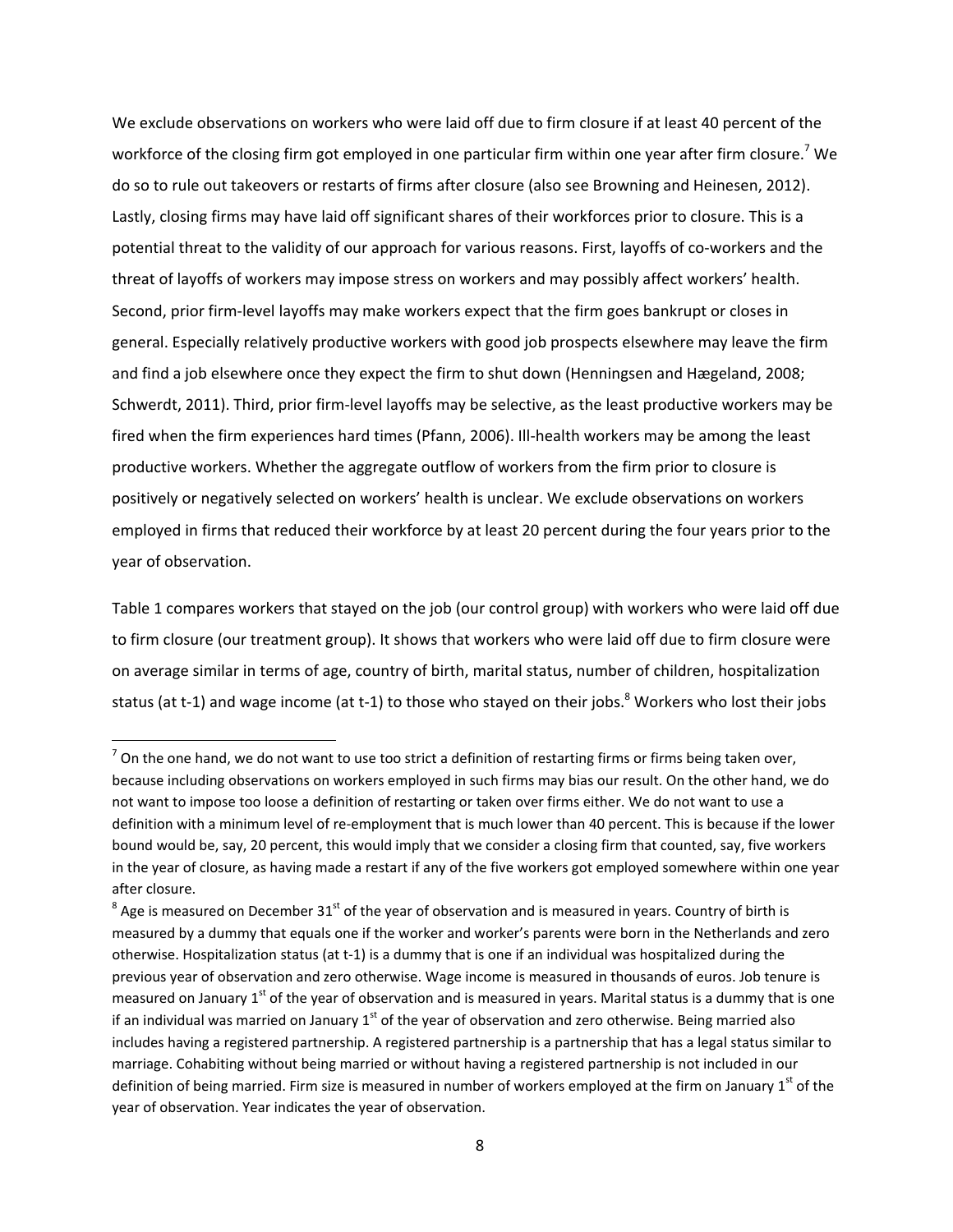involuntarily in closing firms had on average lower job tenure and were employed in smaller firms than workers who stayed in their jobs. The relatively low job tenure and low firm size may indicate that closing firms were in general younger than firms that did not shut down. This would be consistent with the evidence from the US on most firms dying young, at least in manufacturing (e.g. Evans, 1987; Dunne, Roberts, and Samuelson, 1988). Job loss due to firm closure was relatively frequent in commercial services. In transportation and communication and construction, relatively few workers lost their jobs.

Firm-level averages of worker characteristics are annual averages based on observations from the whole population of workers for the period 2003‐2005, so not only on the sample of male workers we study in this paper. Firm‐level means of most worker characteristics were on average similar for workers employed in closing firms as for workers employed in firms that stayed open. Firm-level fractions of workers having died during the four years preceding the year of observation were on average higher for closing firms than for firms that stayed open. This suggests that workers employed in closing firms had on average poorer health than those employed in firms that did not close. Average firm‐level mean job tenure was half as low for closing firms than for firms that stayed open, reflecting that closing firms were typically younger than firms that stayed open.

Figure 1 shows that the fraction of workers dying within five years was larger for workers who were laid off due to firm closure than for workers who stayed on their jobs for workers of all ages.<sup>9</sup> The fraction of laid off workers dying within five years was quite volatile, because the number of mortality cases involved was small.<sup>10</sup>

#### **4. Institutional setting**

The institutional setting that accommodates job loss due to firm closure may affect the effect of job loss on (lifetime) earnings. Sullivan and Von Wachter (2009) find that the effect of job loss on mortality runs through (lifetime) earnings. This implies that the institutional setting may affect the size and direction of the effect of job loss due to firm closure on mortality as well.

 $9$  The five year mortality rate was significantly larger for workers who were laid off due to firm closure than for those workers who were not laid off due to firm closure at the one percent level.

<sup>&</sup>lt;sup>10</sup> The total number of (unique) fatalities underlying the graph for workers who were laid off due to firm closure is 232.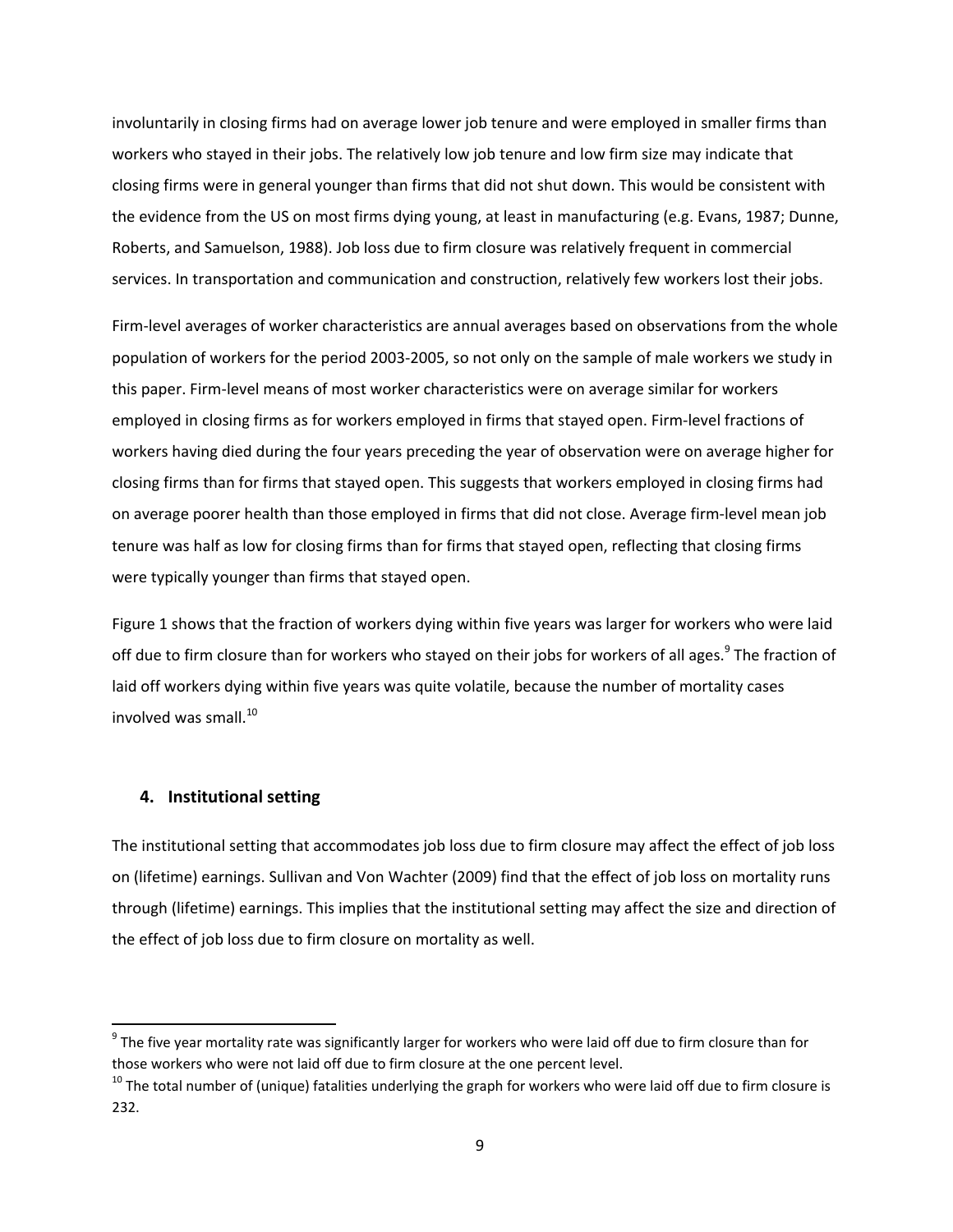Laid-off workers with employment tenures as the ones in our dataset were eligible for UI benefits of up to five years, irrespective of whether the firm they were employed in closed down.<sup>11</sup> The potential UI benefit duration depended positively on the employment tenure of the worker.<sup>12</sup> The replacement rate was 70 percent of the final wage (Dutch government, 2015a).<sup>13</sup> So, even if workers were not reemployed soon after job loss, the short-run effects of job loss on income were modest.

In addition to UI benefits, laid off workers may have received severance pay. Workers who were laid off by firms that closed down but did not go bankrupt did in certain cases receive severance pay from their employer. Workers employed in this type of closing firms could generally speaking be laid off via the court (Dutch Government, 2015b) or via the Employee Insurance Agency (Dutch Government, 2015c). Layoffs via the former route typically resulted in severance pay for the laid off workers. The levels of these compensations depended strongly and positively on age, job tenure and wage income. Compensations for workers aged 45 with job tenure of five years, i.e. the youngest workers with the lowest job tenure in our dataset, were typically about half an annual wage. In case of layoffs via the Employee Insurance Agency, employers had to ask the Employee Insurance Agency for permission to lay off workers. If permission was granted, employers could typically lay off workers without giving them any compensation. Workers may in this case have gone to court to seek compensations from their (former) employers.

Workers laid off due to firm bankruptcy may have received severance pay in two cases. First, if some inventory remained after the trustee and preferred creditors were paid. Second, if a board member of the employer inappropriately subtracted financial wealth from the firm prior to bankruptcy and he or she was held liable for this (Dutch Government, 2015d). Both cases were not common, however, so workers did typically not receive any severance pay for job loss due to firm bankruptcy (Berntsen and Mulder, 2014; Van Riet, 2014).<sup>14</sup>

 $11$  Eligibility was conditional on, for instance, actively looking for a job.

 $12$  The data of Statistics Netherlands do not go back far enough in the past to determine the maximum duration for unemployment benefit per individual.

<sup>&</sup>lt;sup>13</sup> Workers did not build up occupational pension capital during unemployment.

<sup>&</sup>lt;sup>14</sup> Workers may have asked the judge to get severance pay in case of firm bankruptcy. This severance pay was paid out of what was left of the inventory after the trustee and preferred creditors had been paid. However, as there was typically nothing left of the inventory, chances to get severance pay by making a request to the judge were very low.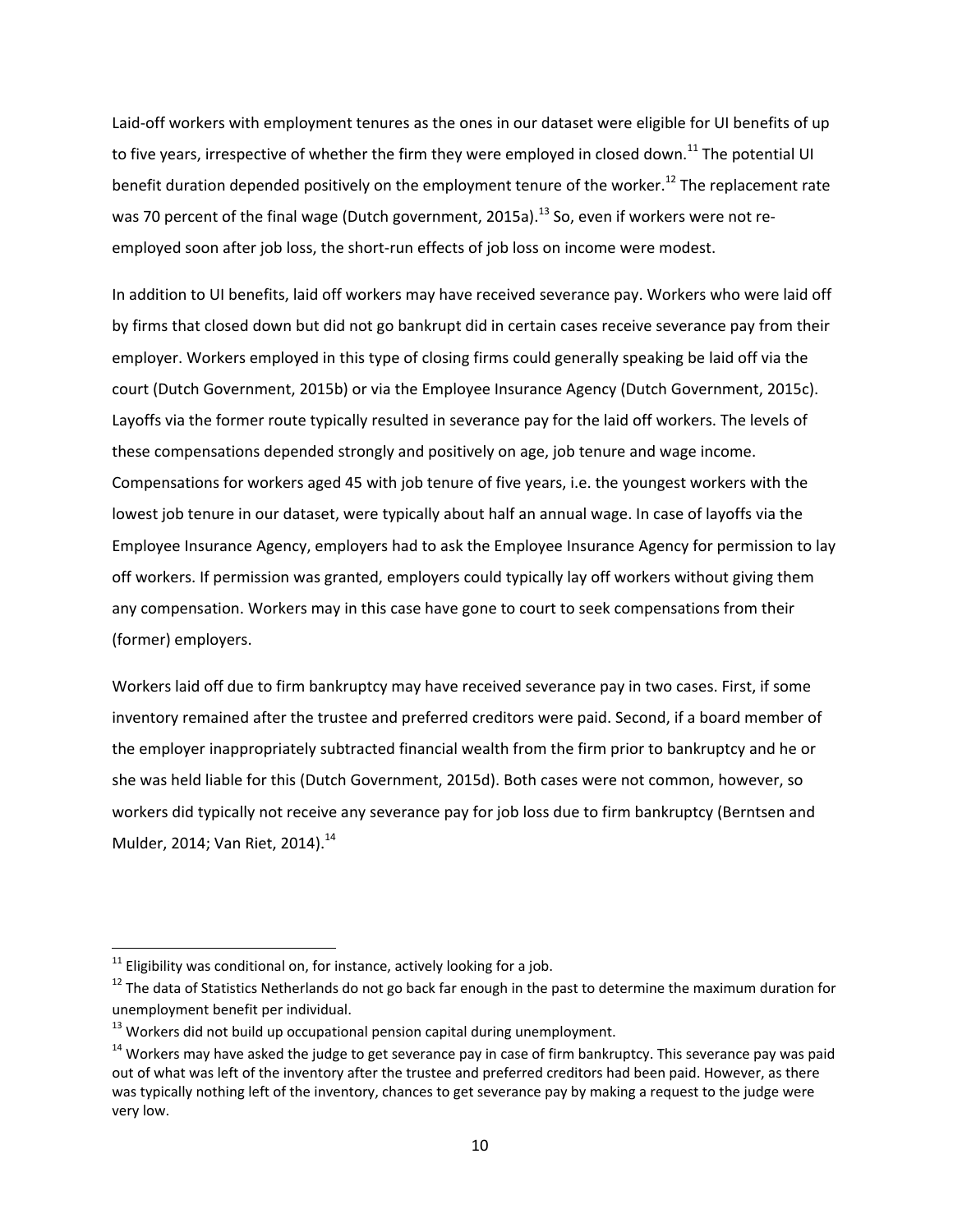The oldest workers in our dataset may have used unemployment insurance as an alternative retirement path.<sup>15</sup> The social security eligibility age in the Netherlands was 65 during the period studied. Early retirement pensions of occupational pension funds generally offered benefits as of age 60, 61 or 62 to the oldest workers in our dataset, depending on the pension fund. They typically required workers to have been employed continuously for a certain number of years prior to early retirement. As workers in our dataset did not reach the age of 60 yet, they were not eligible to retire early after job loss without getting re-employed beforehand. However, UI benefits may have provided the opportunity to close part of the gap in earnings between the time of job loss and reaching the normal retirement age. Long-run income loss effects through career disruption may, however, have been important even if workers could have claimed UI benefits, especially for the somewhat younger workers in our sample.

#### **5. Identification strategy**

We use a standard treatment effect estimation framework to estimate the average treatment effect as specified in (1).

(1) 
$$
\alpha = \text{ATE} = E(Y_{it}|X_{it}, D_{it} = 1) - E(Y_{it}|X_{it}, D_{it} = 0)
$$
  
for individual i, i = 1, 2, ..., N and year t, t = 2003, 2004, 2005

Y is a dummy that equals one if an individual stayed employed on the job during the whole year of observation and died within the five years after December  $31<sup>st</sup>$  of the year of observation. It equals one as well if an individual who lost his job in the year of observation died within five years after the exact date of job loss. Y equals zero otherwise. X is a vector including first, second and third order terms for age, a dummy for being born in the Netherlands, a dummy for being married, number of children, a dummy for hospitalization (at t-1), wage income (at t-1), job tenure, firm size and industry dummies.<sup>16</sup> X also includes firm‐level fractions of workers having died during the four years preceding the year of observation, being female, being born in the Netherlands, being married and having been hospitalized (at t‐1). It includes firm‐level averages for worker's age, number of children, wage income (at t‐1) and

<sup>&</sup>lt;sup>15</sup> Chan and Stevens (2001) find that job loss among older workers has strong and lasting effects on employment rates. Tatsiramos (2010) finds that older workers who are displaced in countries with relatively more generous UI provisions have relatively lower re-employment rates.

 $16$  We use the public sector as the base industry. The first, second and third order age terms are defined as  $(age - 45)$ ,  $(age - 45)^2$  and  $(age - 45)^3$ . The industry dummies are dummies for each industry as classified by Nomenclature statistique des Activités économiques dans la Communauté Européenne (NACE) 1993 codes (Statistics Netherlands, 2004).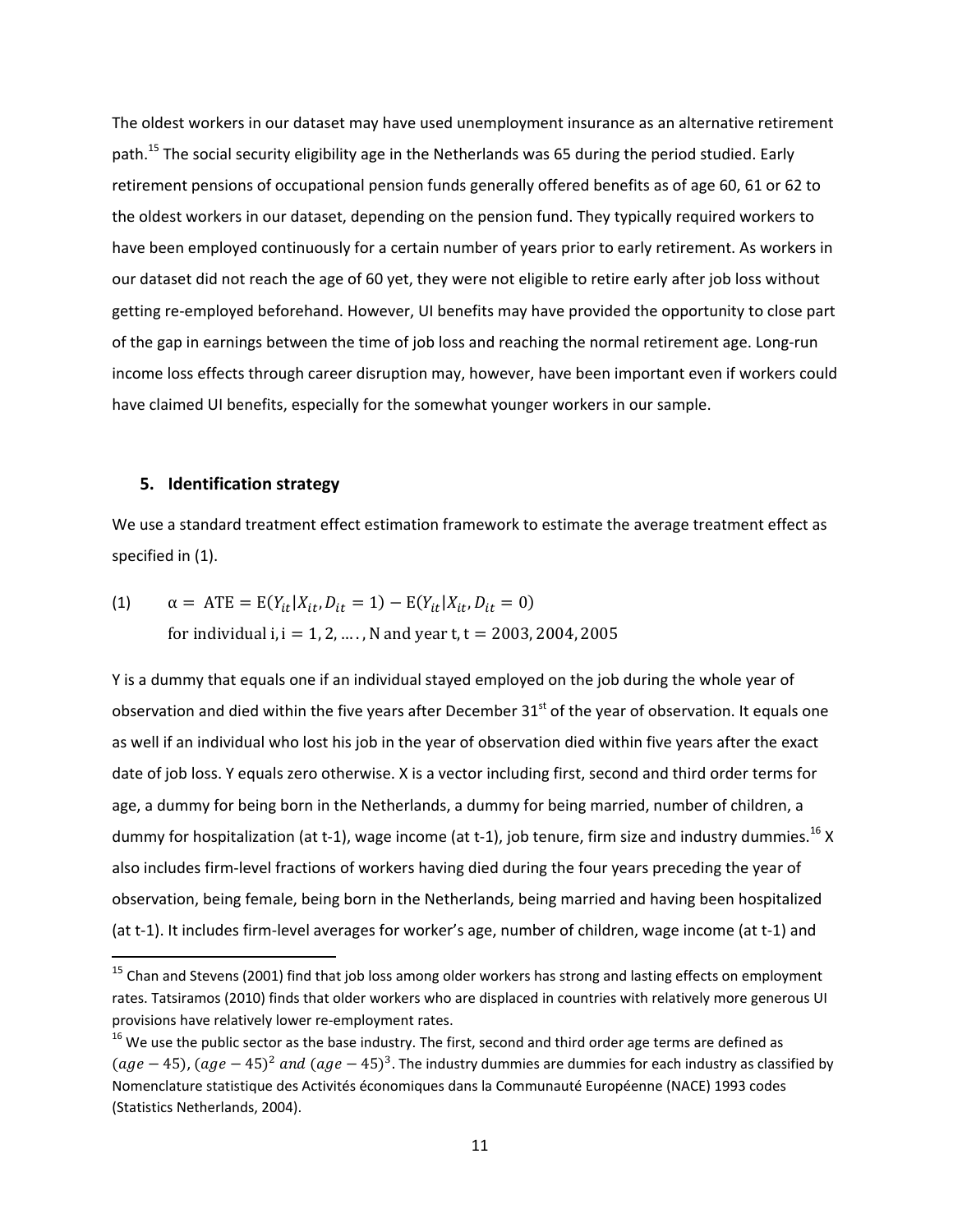job tenure as well. We use annual firm‐level averages for worker characteristics rather than firm‐level averages over the whole period of observations, because annual firm‐level averages capture developments in firm‐level worker characteristics across time. These may be important, as they may be related to firm closure.  $D$  is a dummy that equals one if an individual lost his job due to firm closure in the year of observation and zero otherwise.

The validity of our approach relies on the conditional independence assumption as specified in (2).

(2)  $Y_{0, it}$ ,  $Y_{1, it} \perp D_{it} | X_{it}$ for each individual i and year t

The conditional independence assumption (2) asserts that conditional on the control variables included in X, the treatment job loss due to firm closure was as good as randomly assigned. Within closing firms, all workers were fired, so whether these workers were laid off did certainly not depend on workers' health. However, it may well be that workers employed in closing firms differed from workers employed in firms that did not close. One concern is that closing firms were relatively young and that these firms may have hired a certain selection of workers that had relatively poor health and relatively high probability to die within five years. We observe that closing firms actually had on average a higher fraction of workers dying during the four years preceding the year of observation than firms that did not close. We control for pre‐existing between‐firm differences in health and mortality by including the fractions of workers having been hospitalized (at t‐1) and having died during the four years preceding the year of observation as control variables. We control for job tenure, firm size and firm‐level average job tenure as well, which we expect to be strongly related to the firms' age and to pick up most of the effects related to being employed in young firms.

If (2) holds, this implies (3).

(3) 
$$
E(Y_{0,it}|X_{it}) = E(Y_{it}|X_{it}, D_{it} = 0) \text{ and } E(Y_{1,it}|X_{it}) = E(Y_{it}|X_{it}, D_{it} = 1)
$$
  
for each individual i and year t

Or, in words, if the conditional independence assumption holds, the expected probability to die within five years, conditional on observables, is the same for those who actually received the treatment "job loss due to firm closure" as for those who received the treatment hypothetically, irrespective of whether they actually received the treatment.

If (2) holds, then (1) is equivalent to (4).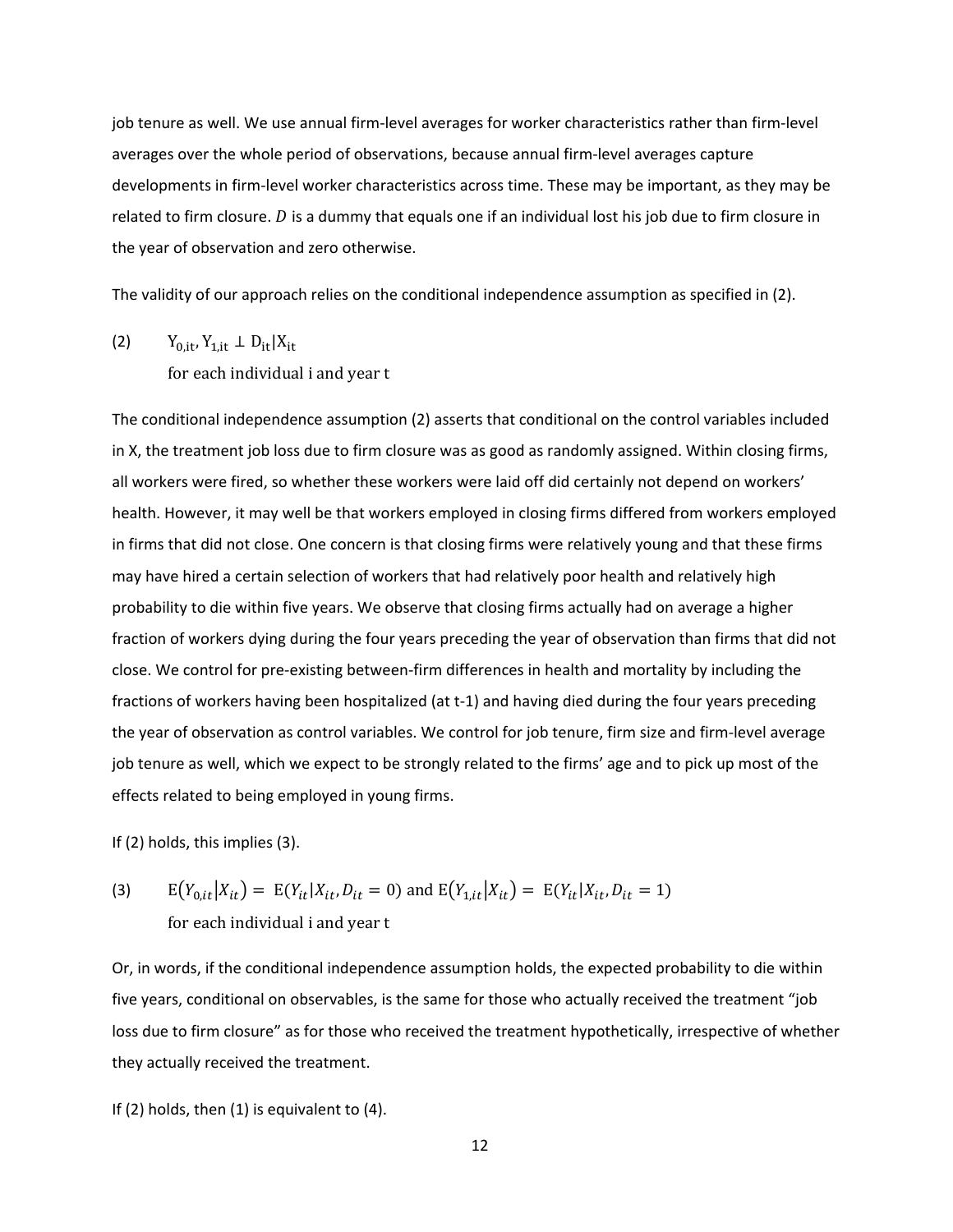(4)  $\alpha = ATE = E(Y_{1,it}|X_{it}) - E(Y_{0,it}|X_{it})$ for each individual i and year t

The average treatment effect is defined as the difference between the expected probability to die within five years for individuals who were laid off due to firm closure and those who were not laid off due to firm closure, conditional on observables.

We estimate the average treatment effect specified in (1) by estimating the linear probability model specified in (5) using the administrative data as pooled cross section data.

$$
(5) \qquad Y_i = \beta_0 + X_i \beta_1 + D_i \alpha + \epsilon_i
$$

We also include year in X here. The linear probability model compares mortality outcomes for workers in the control group with those in the treatment group, controlling for differences in observables. It is important to notice that workers in the control and treatment group are on average similar in many respects. This takes away the need to use a method such as propensity score matching, that only uses those observations in the control group with those in the treatment group that compare best in terms of predicted probability to lose jobs due to firm closure. As many workers were observed in multiple years, we cluster standard errors at the individual level to account for serial correlation in the error terms. We perform sensitivity checks on our functional form specification in Section 6.4.3. We find that our result is in particular sensitive to excluding age terms and firm‐level worker characteristics from X.

#### **6. Results**

#### *6.1 Baseline estimate*

Table 2 shows that job loss due to firm closure increased the probability to die within five years by 0.60 percentage points or 34 percent. This effect is significant at the one percent level. We discuss in Section 6.3 that our results on the effects of job loss on mortality on alternative time horizons are similar to those of Eliason and Storrie (2009) and Browning and Heinesen (2012). The coefficient estimates on most control variables show signs and p-values as we expect them to be. The probability to die within five years is positively related with age and being hospitalized (at t‐1) and negatively related with wage income (at t‐1). Firm‐level average probability to die during the four years preceding the year of observation shows a positive relation with the probability to die within five years. This captures firm‐ level mortality effects, including the mortality effects of firm‐level stress, work conditions, health related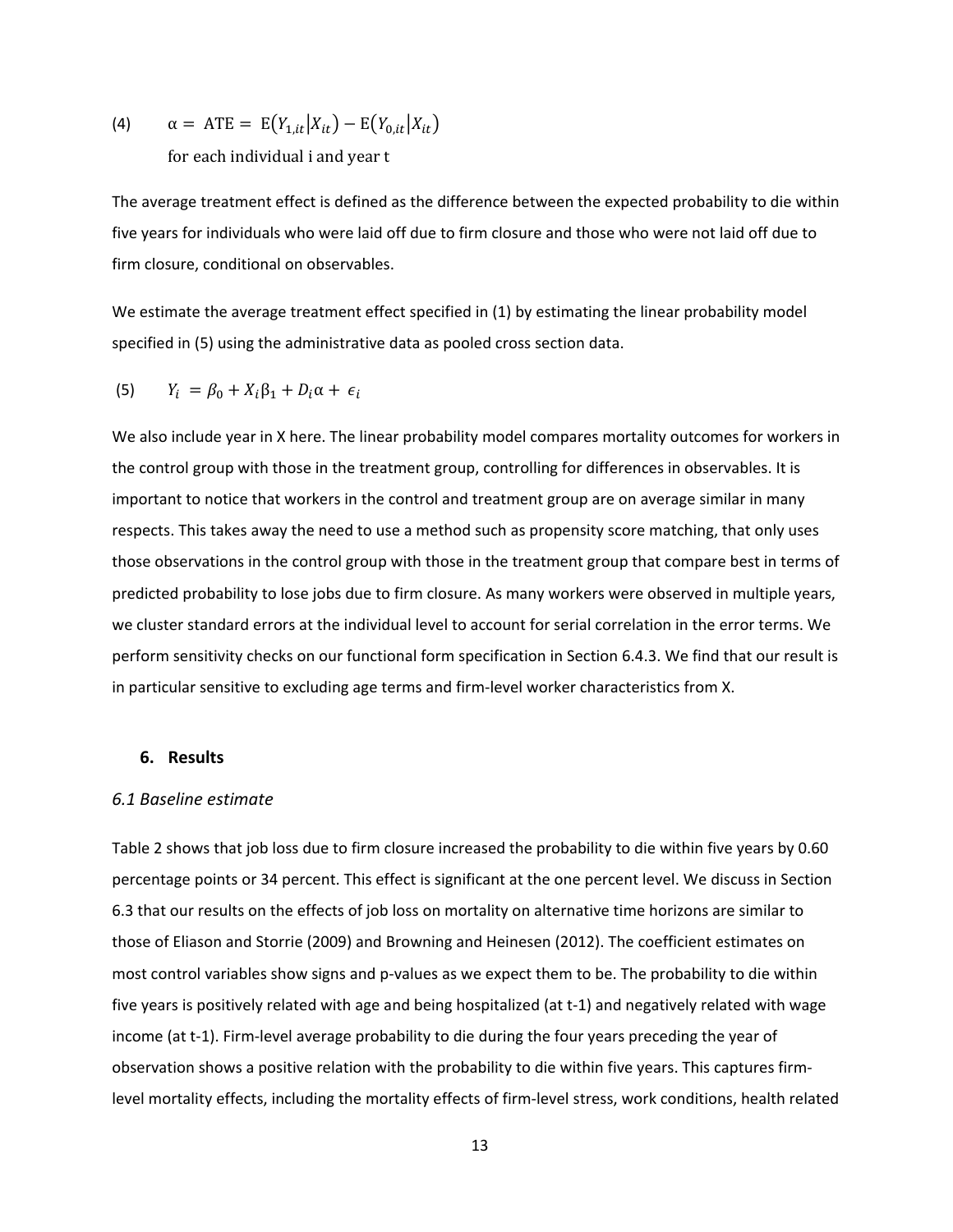hiring policy and other selection of workers into firms. Firm-level average age and hospitalization status (at t-1) have negative coefficients. This is the consequence of controlling for firm-level mortality (during the period t‐4 until t‐1).

#### *6.2 Effects of job loss on cause‐specific mortality*

Specific causes of death may be related to working or being laid off. For instance, if job loss would induce high stress levels, the effect of job loss on mortality may run through, amongst others, diseases of the circulatory system. We estimate the linear probability model in (5) using a dummy variable for dying within five years due to a specific frequent cause as a dependent variable to get more insight in the mechanism through which job loss affects mortality.<sup>17</sup> The causes of death are grouped in so called chapters, according to the 10<sup>th</sup> Revision of the International Statistical Classification of Diseases and Related Health Problems (ICD‐10). The ICD is a health status classification system by the World Health Organization (WHO, 2010). For the most frequent causes of death, cancer and diseases of the circulatory system, we also estimate the model for those subchapters, so called blocks, that frequently caused death. We estimate the model for intentional self‐harm as well, because this is an interesting cause of death in the context of this paper. As job loss may induce workers to change their life style, we estimate the model for alcohol-related mortality and mortality due to smoking-related cancers as well. There are no chapters or blocks on alcohol‐related diseases and smoking‐related cancers included in the ICD classification. As Eliason and Storrie (2009) do for both of these groups of diseases and Browning and Heinesen (2012) do for alcohol-related diseases only, we create categories on these causes of death ourselves. The category mortality due to smoking-related cancers includes fatalities due to cancers of the respiratory system, with lung cancer being the most frequent cancer of the respiratory system. According to Albert and Samet (2003), 90 percent of the lung cancer cases can be attributed to active smoking. The category mortality due to alcohol‐related diseases includes fatalities that can directly be attributed to alcohol use.<sup>18</sup>

Table 3 shows that the effect of job loss on cause‐specific mortality is positive and significant at the five percent level for mortality due to diseases of the circulatory system and positive and significant at the ten percent level for mortality due to neoplasms (cancers). The effect on mortality due to neoplasms is driven by mortality due to smoking‐related cancers and the effect on mortality due to diseases of the

<sup>&</sup>lt;sup>17</sup> We consider a cause to be frequent if it causes death of at least 250 individuals in our dataset.

<sup>&</sup>lt;sup>18</sup> The causes of death classification with the corresponding ICD-10 codes is included in Table A1 of the Appendix.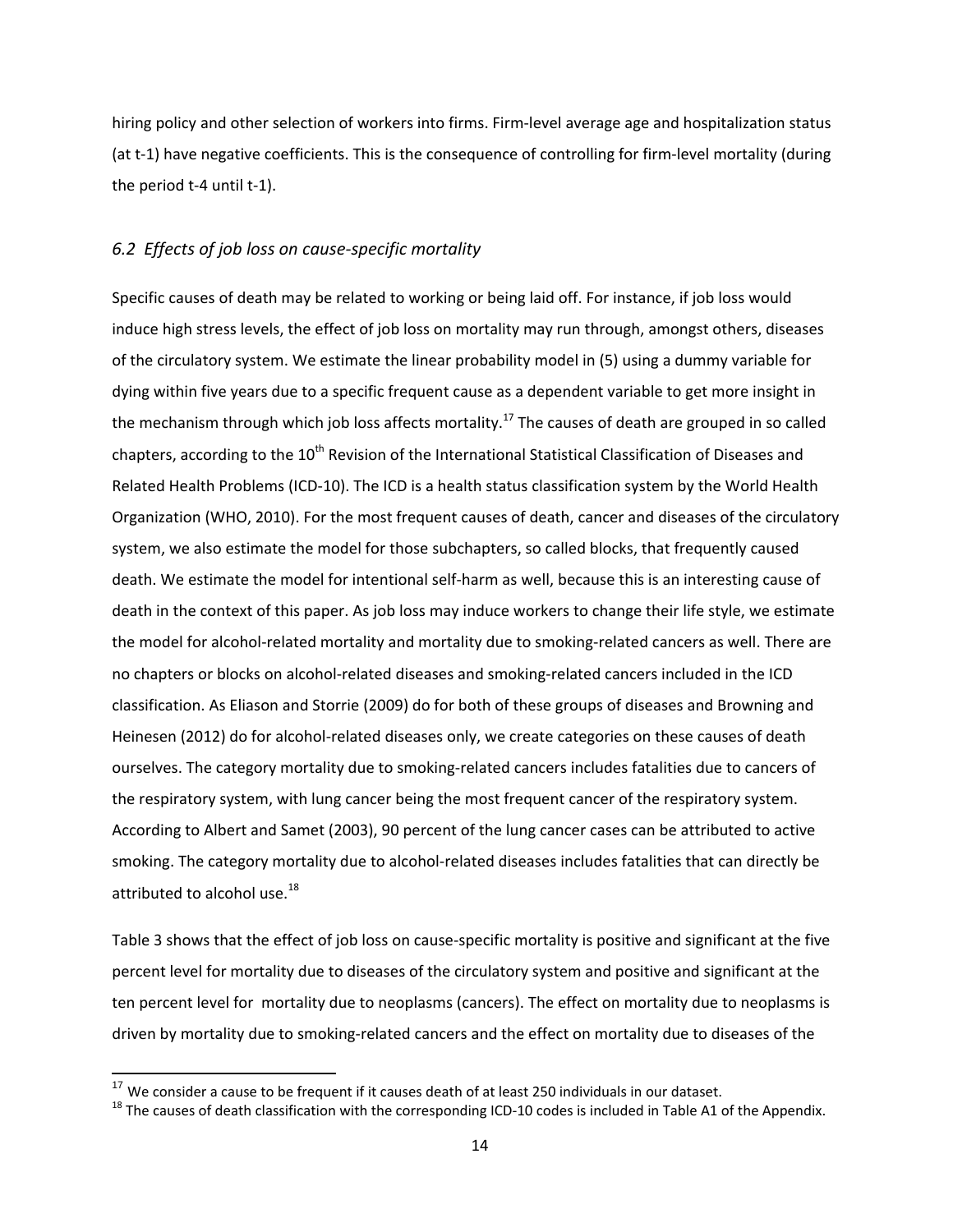circulatory system is driven by mortality due to cerebrovascular diseases. Cerebrovascular diseases can cause acute mortality. Hypertension is the most important modifiable risk factor for this type of diseases.<sup>19</sup> Other risk factors include diabetes, obesity, alcohol use, smoking, lack of physical exercise, high cholesterol, high blood glucose and low fruit and vegetable intake (WHO, 2009).<sup>20</sup> Risk factors for hypertension include obesity, smoking, alcohol consumption, physical inactivity and stress (Kaplan and Nunes, 2003; Appel et al., 2006; Truelsen, Begg, and Mathers, 2006). We find that job loss decreased the probability to die within five years due to external causes of death excluding intentional self‐harm. This effect is significant at the five percent level and may be explained by workers who stayed on their jobs dying in work‐related accidents, such as accidents that occur when commuting between home and work.

The positive effect of job loss on mortality due to cerebrovascular diseases and mortality due to diseases of the circulatory system in general is consistent with Browning and Heinesen (2012). They suggest that the effect of job loss on mortality due to diseases of the circulatory system runs through stress. Black, Devereux, and Salvanes (2015) find that job loss affects health through smoking‐related diseases. We find this as well.

#### *6.3 Mortality effects of job loss by year since layoff*

So far, we have focused on mortality within five years as the outcome variable. Estimating the model specified in (5) with mortality within fewer years as the outcome variable may provide insights on how long it takes for job loss to affect mortality. Table 4 shows that job loss has a positive 0.22 percentage point or 86 percent strong effect on mortality in the first year after job loss. The effect of job loss on mortality in the first two years after job loss is 0.34 percentage point or 61 percent and the effect of job loss on mortality in the first three years after job loss is 0.36 percentage point or 39 percent. The effect of job loss on mortality in the first four years after job loss is 0.55 percentage point or 41 percent. The relative sizes of these effects across time horizons are consistent with Browning and Heinesen (2012), who find that job loss increased mortality by 84 percent in the first year after displacement, 36 percent in the first four years after displacement and 17 percent in the first ten years after displacement. The relative size of the effect estimated by Eliason and Storrie (2009), who find that job loss increased the

<sup>&</sup>lt;sup>19</sup> Aging is an important risk factor for these and most of the other diseases discussed as well, but is not modifiable.

<sup>&</sup>lt;sup>20</sup> Risk factor indicates a factor that is correlated with the prevalence of a disease. There is not necessarily a causal relation between a risk factor and the prevalence of a disease.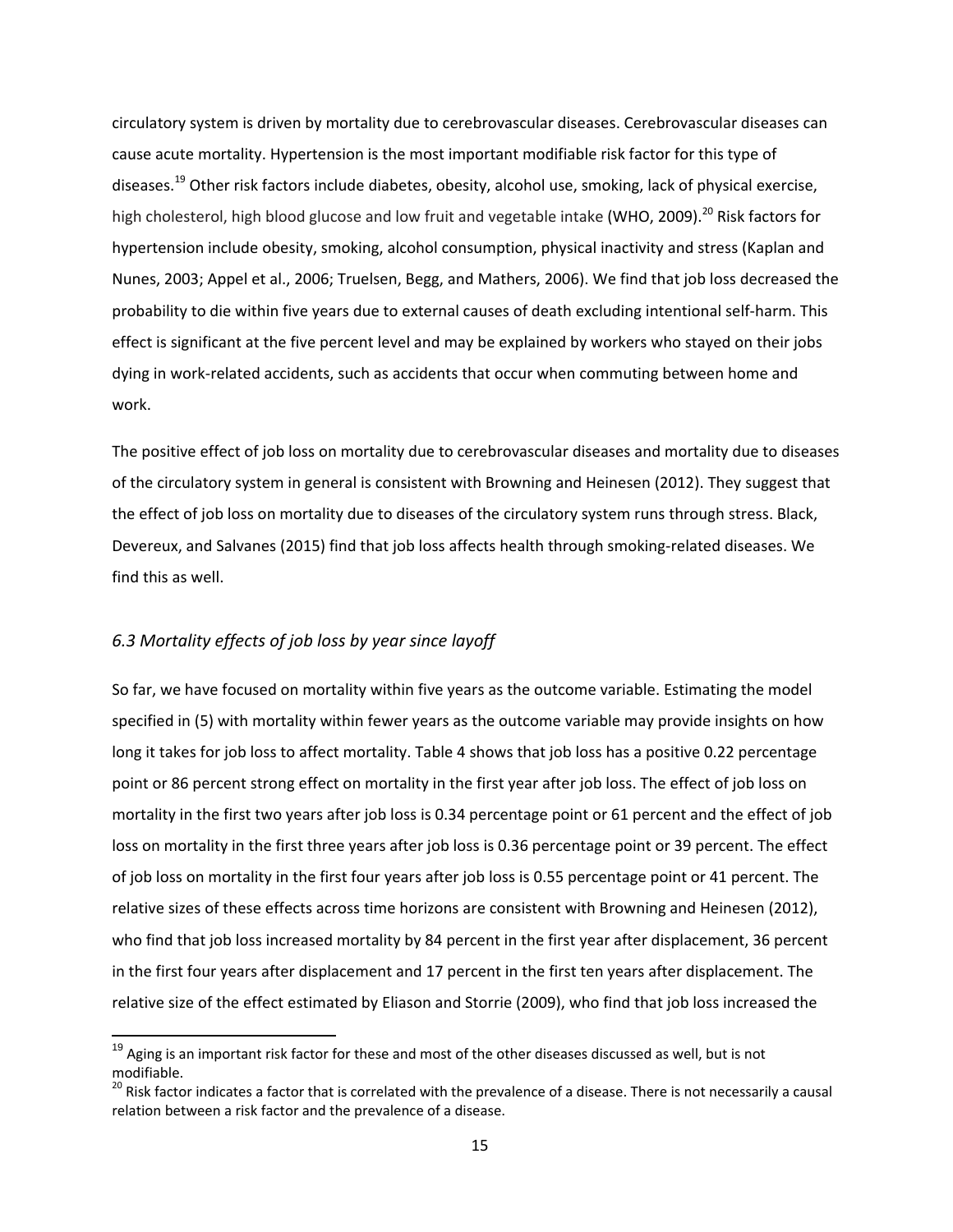probability to die within four years by 44 percent, is consistent with our result as well. One possible explanation for the strong effect in the first year after is that job loss induced stress, causing cerebrovascular diseases that resulted in death among some of the laid off workers. The effect of job loss on mortality in later years after job loss is consistent with our earlier evidence suggesting that the effect runs through changes in smoking behavior.

#### *6.4 Robustness checks*

#### *6.4.1 Robustness checks on the type of job loss*

We estimate the mortality effects of job loss due to firm closure. There are other types of job loss that can be applied in the estimation of the effect of job loss on mortality as well. These other types of job loss include job loss in firms experiencing large employment declines as applied in Sullivan and Von Wachter (2009), and job loss due to firm bankruptcy that has to our knowledge not been applied before. The effects of job loss on mortality may differ across treatments and the workers receiving the treatments may differ in terms of characteristics. This may make between‐study comparisons of the mortality effects of job loss using the different types unsuitable. Our data allow us to distinguish the three types of job loss and to compare their effects on mortality. The three types of job loss directly relate to each other, as job losses due to bankruptcy of firms are a subset of all job losses due to firm closures and job losses due to firm closures are a subset of all departures from firms that were experiencing employment declines of at least 40 percent compared to the previous year of observation.

Table 5, variation a, shows that for the baseline dataset excluding observations on cases of job loss due to firm closure that did not involve firm bankruptcy, there is no effect of job loss on the probability to die within five years. For the baseline selection of observations including observations on workers employed in firms that experienced employment declines of at least 40 percent in the year of observation, we find that the effect of job loss on mortality is about one‐third smaller than the baseline effect (variation b). $^{21}$ 

 $^{21}$  The same criteria for selection of these observations apply as for the observations in the baseline dataset, except for the criterion on the treatment the worker received.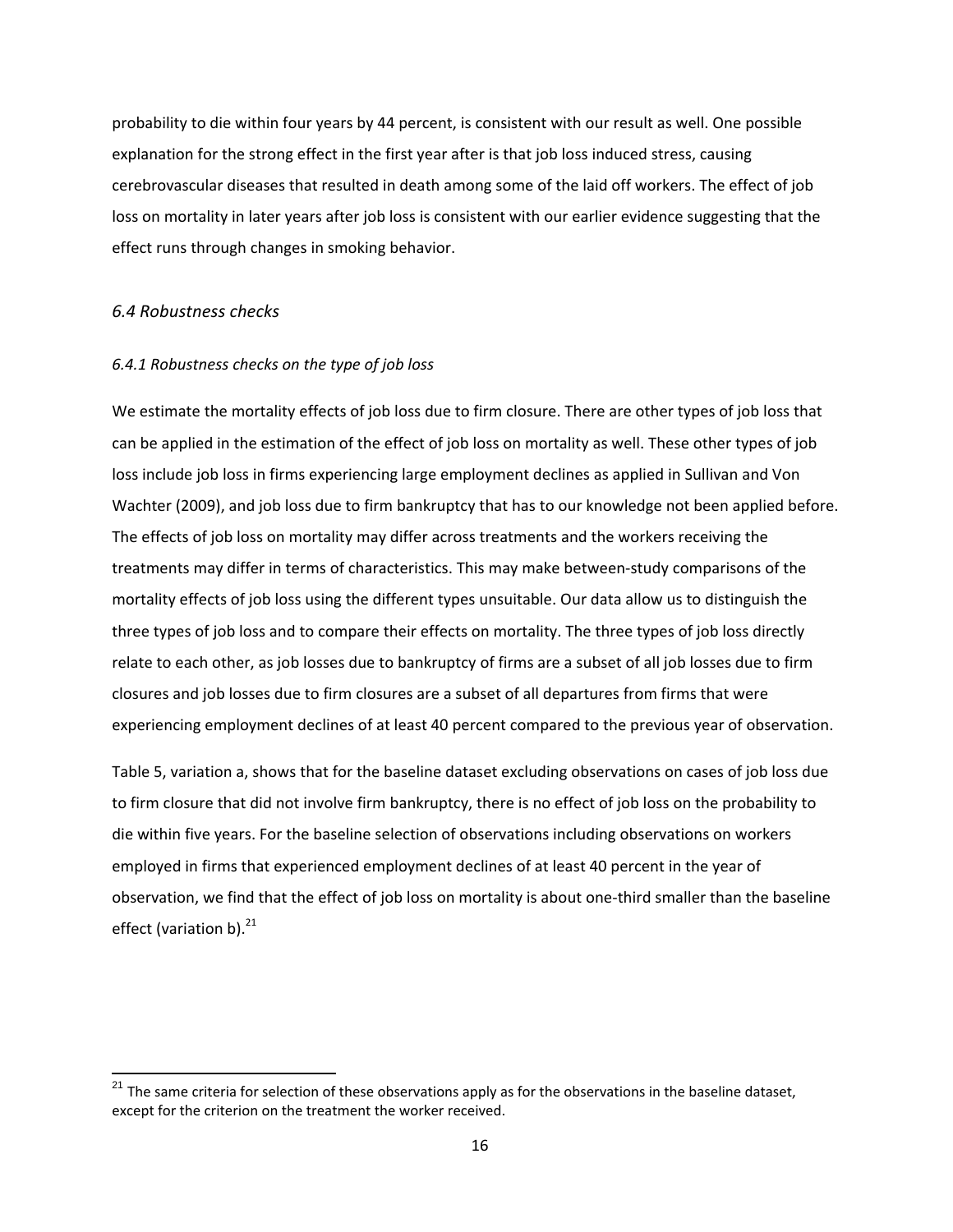#### *6.4.2 Robustness checks on data selection criteria*

We find an effect of job loss on mortality for a particular selection of observations that we believe represents a clean sample. We investigate whether our baseline result is sensitive to changing data selection criteria.

Our baseline selection only includes observations on workers in the age category 45‐59. Table 6, variation a, shows that the mortality effect of job loss estimated on the sample excluding observations on workers aged 52 (median age) or older is almost identical to the effect estimated on the baseline sample. If observations on workers younger than age 52 are excluded from the sample, the effect is similar to the baseline effect as well (variation b). $^{22}$ 

We exclude observations for workers employed in firms with fewer than five or more than 400 workers on January  $1<sup>st</sup>$  of the year of observation. We do so to keep our control group and treatment group comparable. Very large firms may rarely close, making workers employed at these firms end up in the control group only. Firms with less than five workers include self‐employed and may so be considered as unstable firms. Workers employed at these firms may end up disproportionally often in the treatment group. The effect of job loss on mortality for the extended sample including observations on workers employed in firms with less than five or more than 400 workers is larger than but similar to the baseline estimate (variation c).

Similar to Sullivan and Von Wachter (2009), we exclude observations on workers with job tenures of less than five years to ensure that workers had stable employment relationships. There is no effect if we include observations on workers with job tenures of at least one year in our dataset as well (variation d). Excluding observations on workers with job tenures shorter than ten years results in an effect that is larger than the baseline effect (variation e). Workers with shorter job tenures may be more flexible and better able to deal with job loss than workers with longer job tenures. This may have resulted in a stronger effect of job loss on mortality for workers with longer job tenures and the absence of an effect of job loss on mortality for workers with shorter job tenures.

<sup>&</sup>lt;sup>22</sup> Sullivan and Von Wachter (2009) find that the effect of job loss on mortality is smaller for older workers. We have verified whether this is also true in our case, estimating (5) with the dummy for job loss and the dummy for job loss interacted with age included in D. We find that the coefficient on job loss interacted with age is not significant at the ten percent level, however.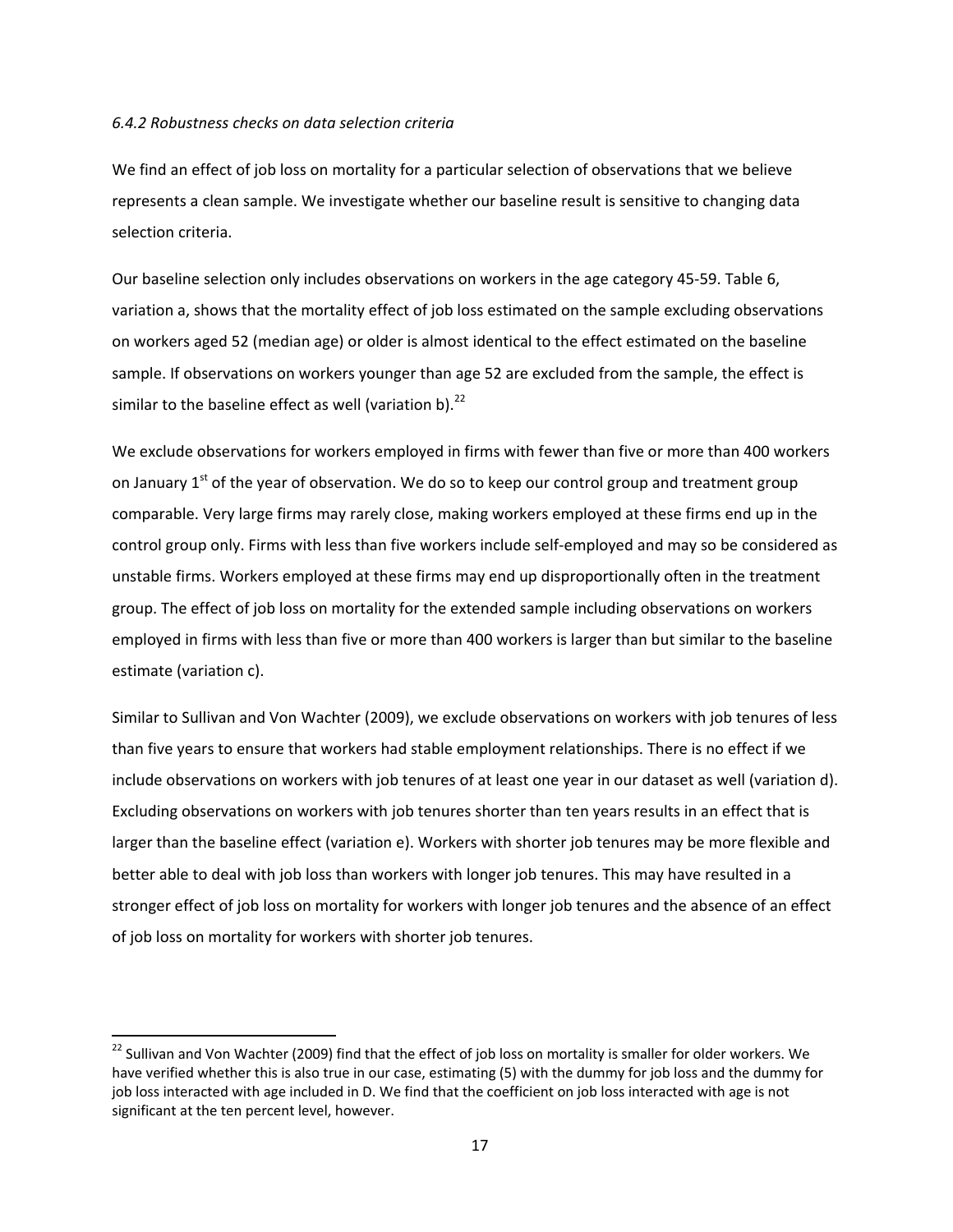We also only select observations with wage incomes (at t-1) of at least 20,000 euros to ensure that workers in our dataset had strong labor force attachment. Lowering this threshold by 10,000 euros hardly affects the number of observations in our dataset and has a negligible impact on the size of the effect (variation f). The small effect of lowering the income threshold on the number of observations in our dataset reflects that older male workers in their career jobs typically did not work only few hours. Conversely, excluding observations on workers who earned less than 30,000 euros (at t‐1) strongly reduces the number of observations. The effect of job loss on mortality based on observations that had wage income levels above this increased threshold is smaller than the baseline estimate (variation g). One potential explanation is that workers who earn relatively little are more likely to earn just enough to break even. Job loss (slightly) decreased income for these workers that brought some of them in trouble paying their daily expenses. This resulted in stress that negatively affected their health and increased their probability to die within five years.

We exclude observations on workers employed at firms experiencing large employment declines or growth prior to closure to minimize the risk that job loss is endogenous to mortality. As a robustness check, we estimate the effect of job loss on mortality for a sample that includes observations on workers employed in firms that experienced any employment reductions or employment growth in the years preceding closure. We find that this effect is smaller than the baseline effect (variation h). Workers employed in firms that experienced prior mass layoffs may have become better able to handle layoff related stress by their prior experiences. This may have made the effect of job loss on mortality smaller for these workers.

We exclude observations on workers who were laid off due to firm closure if at least 40 percent of the workforce got employed in one particular firm within one year after closure. We do so to rule out that closing firms may have restarted or may be taken over by another firm, effectively keeping workers in employment. Estimating the effect of job loss on mortality for the dataset including these observations gives an effect that is almost identical to the baseline estimate (variation i).

#### *6.4.3 Robustness checks on functional form specification*

We verify whether our baseline result is sensitive to functional form specification changes. We estimate the treatment effect using a specification that is identical to the baseline specification, except that one of the independent variables or one group of independent variables is left out. Table 7, variation a, shows that the effect of job loss on mortality estimated using the functional form excluding firm‐level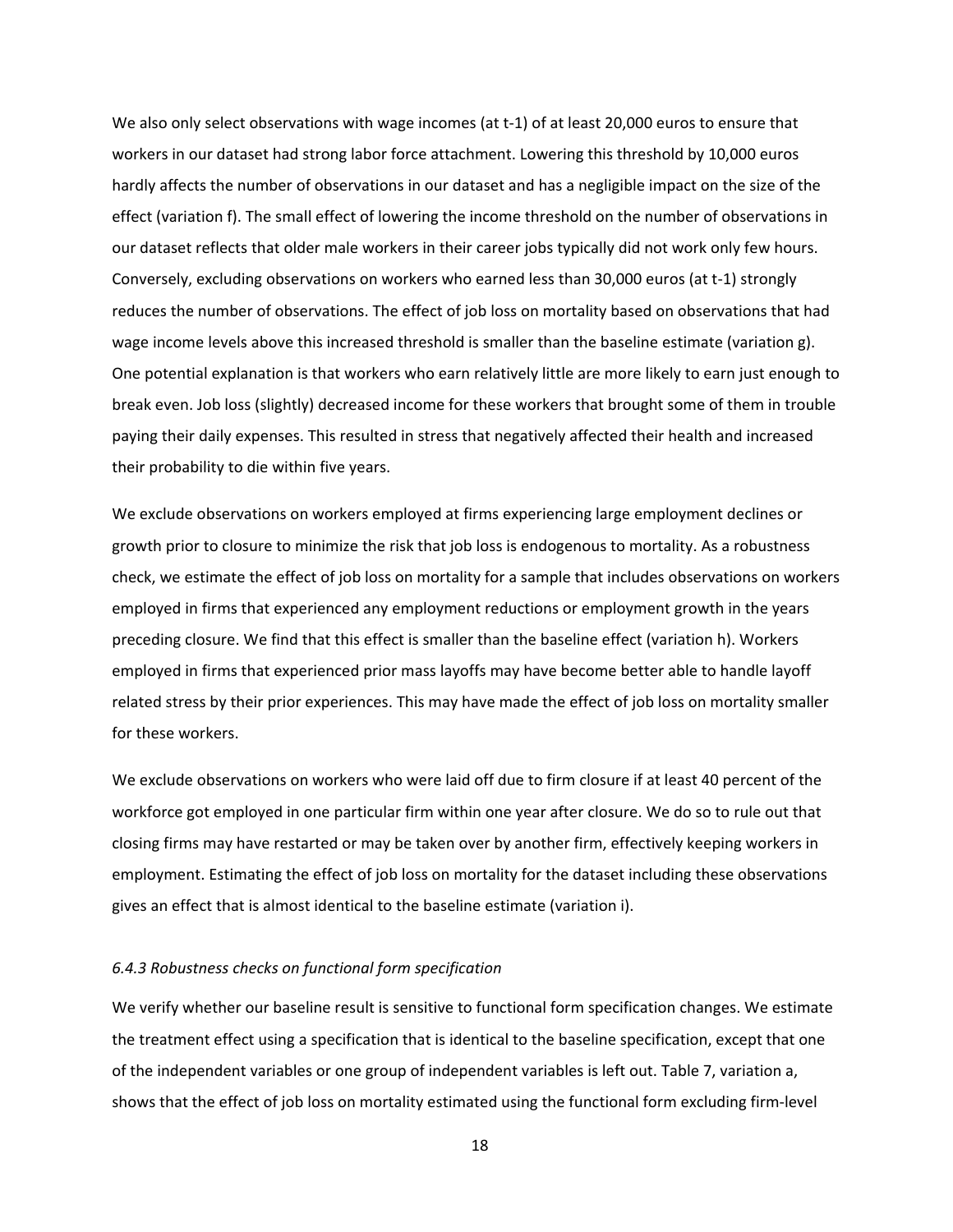worker characteristics is 0.83 percentage points or 46 percent. This is much larger than the baseline estimate. Excluding individual firm‐level worker characteristics from our functional form generally does not affect our result much (variations b-j), except for excluding firm-level mortality (during the period t-4 until t‐1).The effect of job loss on mortality estimated using the functional form excluding firm‐level mortality is much larger than the baseline estimate as well (variation b). These results suggest that our result is biased upwards if we do not control for pre‐existing differences in worker characteristics in general and pre‐existing differences in worker mortality rates in particular.

Our baseline result is in general robust to leaving an independent variable or group of independent variables out of the functional form (variations k‐t). The only exceptions are leaving out the nonlinear age terms and job tenure, giving estimates that are larger than the baseline estimate (variations k and q). If we include age dummies instead of nonlinear age terms as independent variables in our functional form, our result is similar to the baseline estimate (variation u).

#### **7. Conclusions**

We study the effect of job loss on mortality. As ill-health workers may be more likely to lose their jobs than healthier workers, simply regressing job loss on mortality will result in a coefficient estimate on job loss that is biased upwards. Studies in the literature attempt to avoid such endogeneity bias by using job loss due to firm closure (Eliason and Storrie, 2009; Browning and Heinesen, 2012; Michaud, Crimmins, and Hurd, 2014) and job loss in firms experiencing large firm-level employment declines (Sullivan and Von Wachter, 2009) as treatments to estimate mortality effects of job loss. These treatments may be endogenous to mortality as well, however. We actually find that firm‐level mortality rates during the four years preceding the year of observation were higher in closing firms than in firms that did not close. These pre‐existing differences in firm‐level worker mortality rates may exist due to selective hiring or selective worker outflow prior to firm closure or large firm‐level employment declines. We control for pre‐existing differences in firm‐level worker health and mortality rates and other firm‐level worker characteristics. To our knowledge, we are the first paper in the literature to do so.

We study the effect of job loss due to sudden firm closure on mortality for older male workers with strong labor force attachment, using employee‐employer matched administrative data from the Netherlands. We find that job loss due to firm closure increased the probability to die within five years by 0.60 percentage point or 34 percent. This is similar to the findings of Eliason and Storrie (2009) and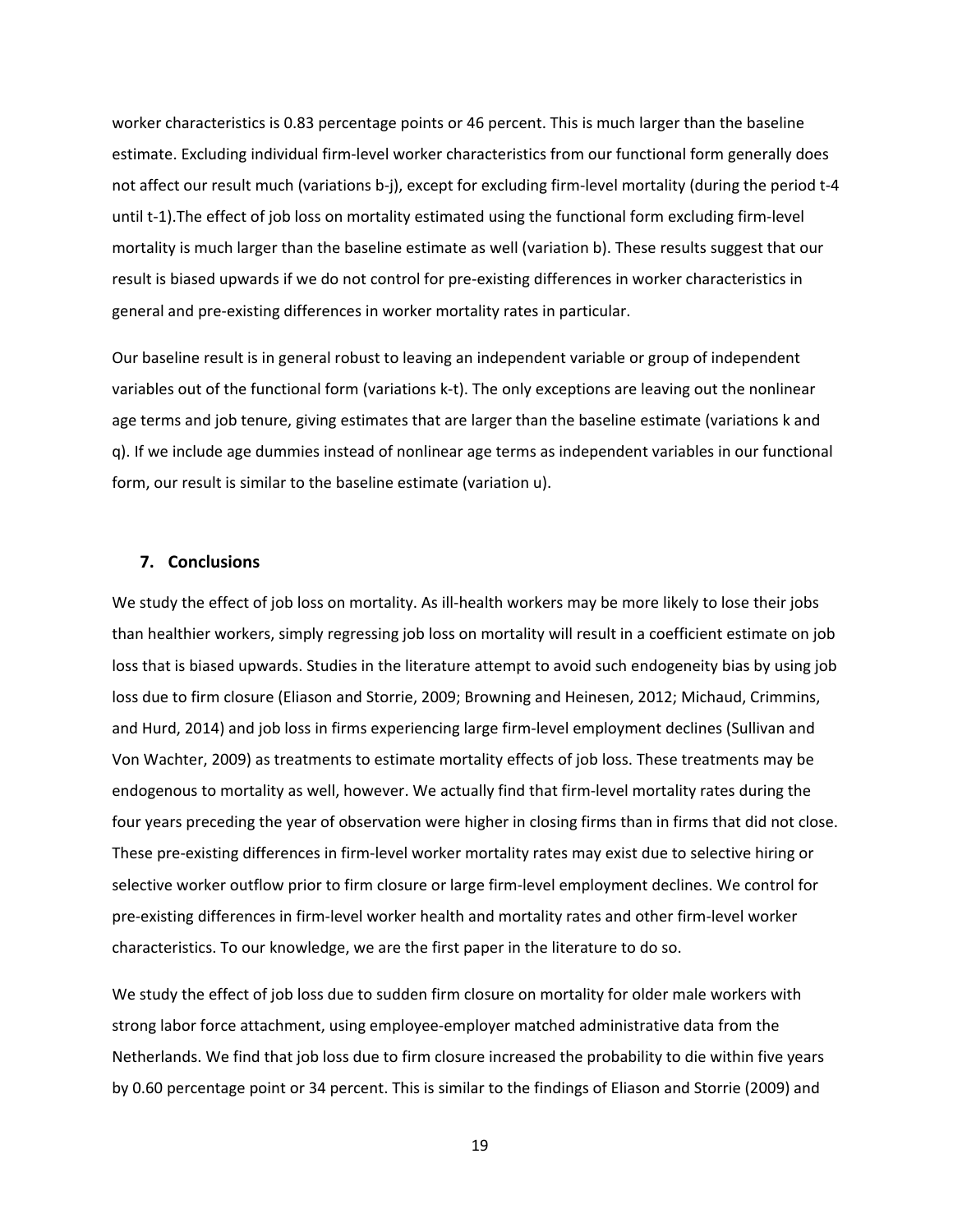Browning and Heinesen (2012). We find that job loss increased the probability to die within five years by 0.83 percentage point or 46 percent if we do not control for firm-level worker characteristics. This effect being larger than the effect we find after controlling for firm‐level worker characteristics suggests that the coefficient estimate of job loss on mortality is biased if we do not control for firm‐level worker characteristics.

Taking a closer look at the mechanism driving the effect of job loss on mortality, we find that job loss due to firm closure may run through stress, as cause‐specific mortality analysis shows that (acute) diseases of the circulatory system are important drivers of the effect. The strong effect of job loss on mortality in the first year after job loss is consistent with an effect running through stress and (acute) diseases of the circulatory system. Eliason and Storrie (2009) and Browning and Heinesen (2012) find that diseases of the circulatory system are important drivers of the effect of job loss on mortality as well. Changes in lifestyle seem to be relevant too, because smoking‐related cancers account for part of the effect of job loss on mortality. This is consistent with Black, Devereux, and Salvanes (2015), who find that job loss negatively affects health through smoking‐related diseases.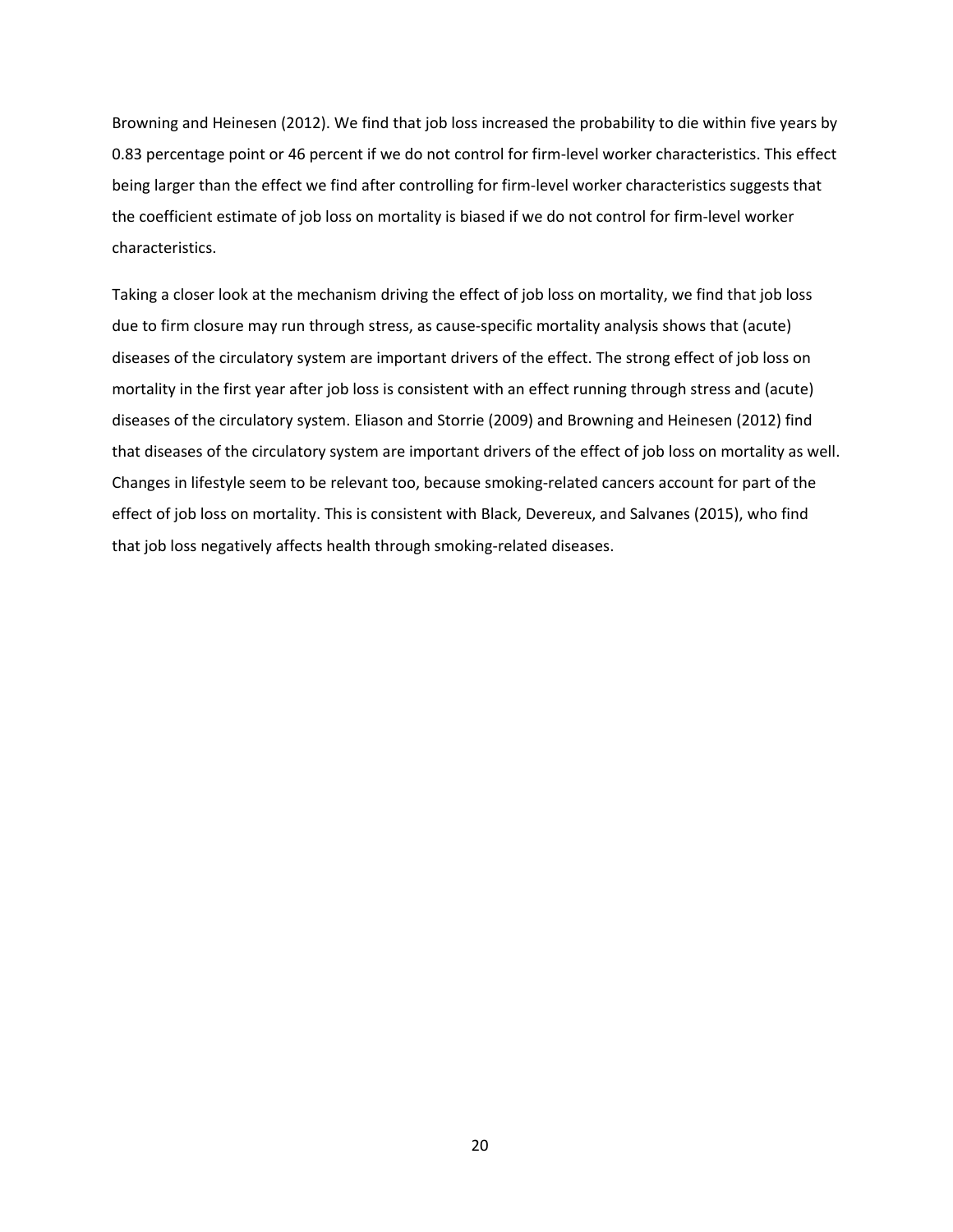#### **References**

Alberg, A.J. and J.M. Samet (2003), "Epidemiology of lung cancer", Chest Journal*:* 123.1\_suppl: 21S‐49S

Appel, L.J., M.W. Brands, S.R. Daniels, N. Karanja, P.J. Elmer, and F.M. Sacks (2006), "Dietary approaches to prevent and treat hypertension: a scientific statement from the American Heart Association", Hypertension 47: 296‐308

Berntsen and Mulder lawyers (2014), "Heb ik recht op een ontslagvergoeding bij een faillissement?", retrieved from http://berntsenmulder.nl/nieuws/heb-ik-recht-op-een-ontslagvergoeding-bij-eenfaillissement on October 19, 2015

Black, S.E., P.J. Devereux, and K.G. Salvanes (2015), "Losing Heart? The Effect of Job Displacement on Health", ILR Review: 0019793915586381

Browning, M., A.M. Danø, and E. Heinesen (2006), "Job displacement and stress-related health outcomes", Health Economics 15: 1061‐1075

Browning, M. and E. Heinesen (2012), "Effect of job loss due to plant closure on mortality and hospitalization", Journal of Health Economics 31: 599‐616

Bureau of Labor Statistics (2013), "Extended mass layoff events and separations, selected measures, 2012", retrieved from

http://www.bls.gov/mls/mowevsep20122013.htm#markmlmowsumcur2012.xls.f.r on November 10<sup>th</sup>, 2014

Chan, S. and A.H. Stevens (2001), "Job loss and employment patterns of older workers", Journal of Labor Economics 19: 484‐521

Couch, K.A. and D.W. Placzek (2010), "Earnings Losses of Displaced Workers Revisited", American Economic Review 100: 572‐589

Deb, P., W.T. Gallo, P. Ayyagari, J.M. Fletcher, and J.L. Sindelar (2011), "The effect of job loss on overweight and drinking", Journal of Health Economics 30:317‐327

Dunne, T., M.J. Roberts, and L. Samuelson (1988), "Patterns of firm entry and exit in US manufacturing industries", The RAND Journal of Economics 19*:* 495‐515

Dutch Government (2015a), "Werkloosheidswet", chapter II

Dutch Government (2015b), "Burgerlijk Wetboek", article 7:685

Dutch Government (2015c), "Buitengewoon Besluit Arbeidsverhoudingen 1945"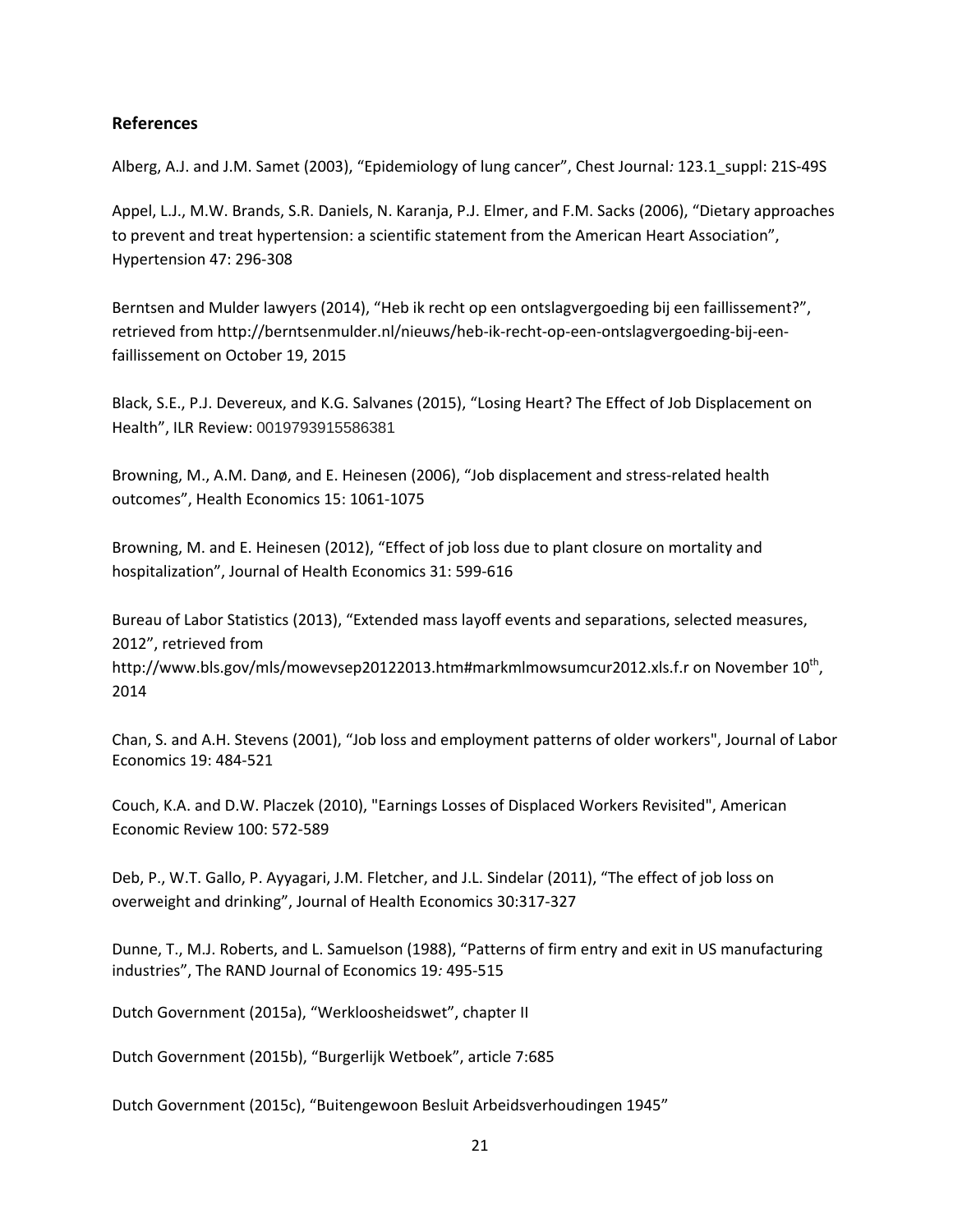Dutch Government (2015d), "Faillisementswet"

Eliason, M. and D. Storrie (2009), "Does job loss shorten life?", Journal of Human Resources 44: 277‐302

Euwals, R., R. De Mooij, and D. Van Vuuren (2009), "Rethinking retirement; from participation towards allocation", CPB Special Publication 80, Netherlands Bureau for Economic Policy Analysis, The Hague

Evans, D.S. (1987), "Tests of Alternative Theories of Firm Growth", Journal of Political Economy 95: 657‐ 674

Falba, T., H.‐M. Teng, J. L. Sindelar, and W.T. Gallo (2005), "The effect of involuntary job loss on smoking intensity and relapse", Addiction 100: 1330‐1339

Henningsen, M. and T. Hægeland (2008), "Downsizing as a sorting device. Are low‐productive workers more likely to leave downsizing firms?", Statistics Norway Discussion Paper 543

Jacobson, L., R. LaLonde, and D. Sullivan (1993), "Earnings losses of displaced workers", American Economic Review 83: 685‐709

Kaplan, M.S. and A. Nunes (2003), "The psychosocial determinants of hypertension", Nutrition Metabolism and Cardiovascular Diseases 13: 52‐59

Keefe, V., P. Reid, C. Ormsby, B. Robson, G. Purdie, J. Baxter, and N. Kahungunu (2002), "Serious Health Events Following Involuntary Job Loss in New Zealand Meat Processing Workers", International Journal of Epidemiology 31: 1155‐1161

Kuhn, A., R. Lalive, and J. Zweimueller (2009), "The public health costs of job loss", Journal of Health Economics 28: 1099‐1115

Michaud, P.‐C., E. Crimmins, and M. Hurd (2014), "The Effect of Job Loss on Health: Evidence from Biomarkers", IZA Disuccion Paper No. 8587

Pfann, G. A. (2006), "Downsizing and heterogeneous firing costs", Review of Economics and Statistics 88: 158‐170

Ruhm, C.J. (2000), "Are Recessions Good for Your Health", Quarterly Journal of Economics 115: 617‐650

Salm, M. (2009), "Does job loss cause ill health?", Health Economics 18: 1075‐1089

Schröder, M. (2013), "Jobless Now, Sick Later? Investigating the Long-term Consequences of Involuntary Job Loss on Health.", Advances in life course research, 18: 5‐15

Schwerdt, G. (2011), "Labor turnover before plant closure:`Leaving the sinking ship' vs.`Captain throwing ballast overboard'", Labour Economics 18*:* 93‐101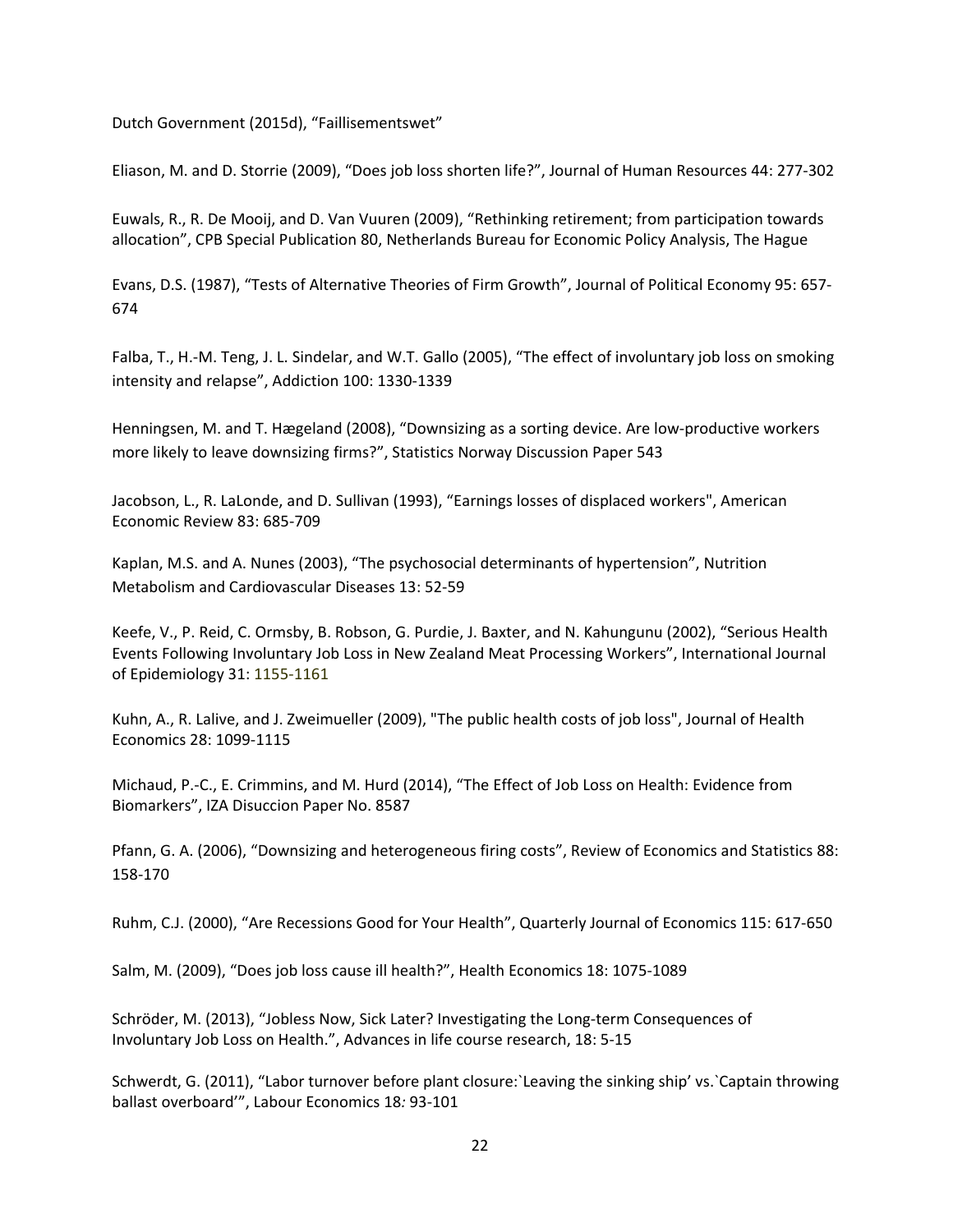Statistics Netherlands (2004), "Standaard Bedrijfsindeling 1993", retrieved from http://www.cbs.nl/nl‐ NL/menu/methoden/classificaties/overzicht/sbi/sbi‐1993/default.htm on November 1st, 2014

Statistics Netherlands (2009), "Documentatierapport SSB Banen 2005V2"

Stevens, A. H. (1997), "Persistent Effects of Job Displacement: The Importance of Multiple Job Losses", Journal of Labor Economics 15: 165‐188

Sullivan, D. and T. Von Wachter (2009), "Job displacement and mortality: an analysis using administrative data", Quarterly Journal of Economics 124: 1265‐1306

Tatsiramos, K. (2010), "Job displacement and the transitions to re‐employment and early retirement for non‐employed older workers", European Economic Review 54: 517‐535

Truelsen, T., S. Begg, and C. Mathers (2006), "The global burden of cerebrovascular disease", World Health Organization report

Van Riet lawyers (2014), "Aangifte van faillissementsfraude door de curator", retrieved from http://www.kennisvanvanriet.nl/advocaten/insolventie‐herstructurering/aangifte‐van‐ faillissementsfraude‐door‐de‐curator/ on October 18, 2015

World Health Organization (2009), "Mortality and burden of disease attributable to selected major risks", Geneva: WHO

World Health Organization (2010), International Statistical Classification of Diseases and Related Health Problems 10<sup>th</sup> Revision, retrieved from http://apps.who.int/classifications/icd10/browse/2015/en on May 6th, 2015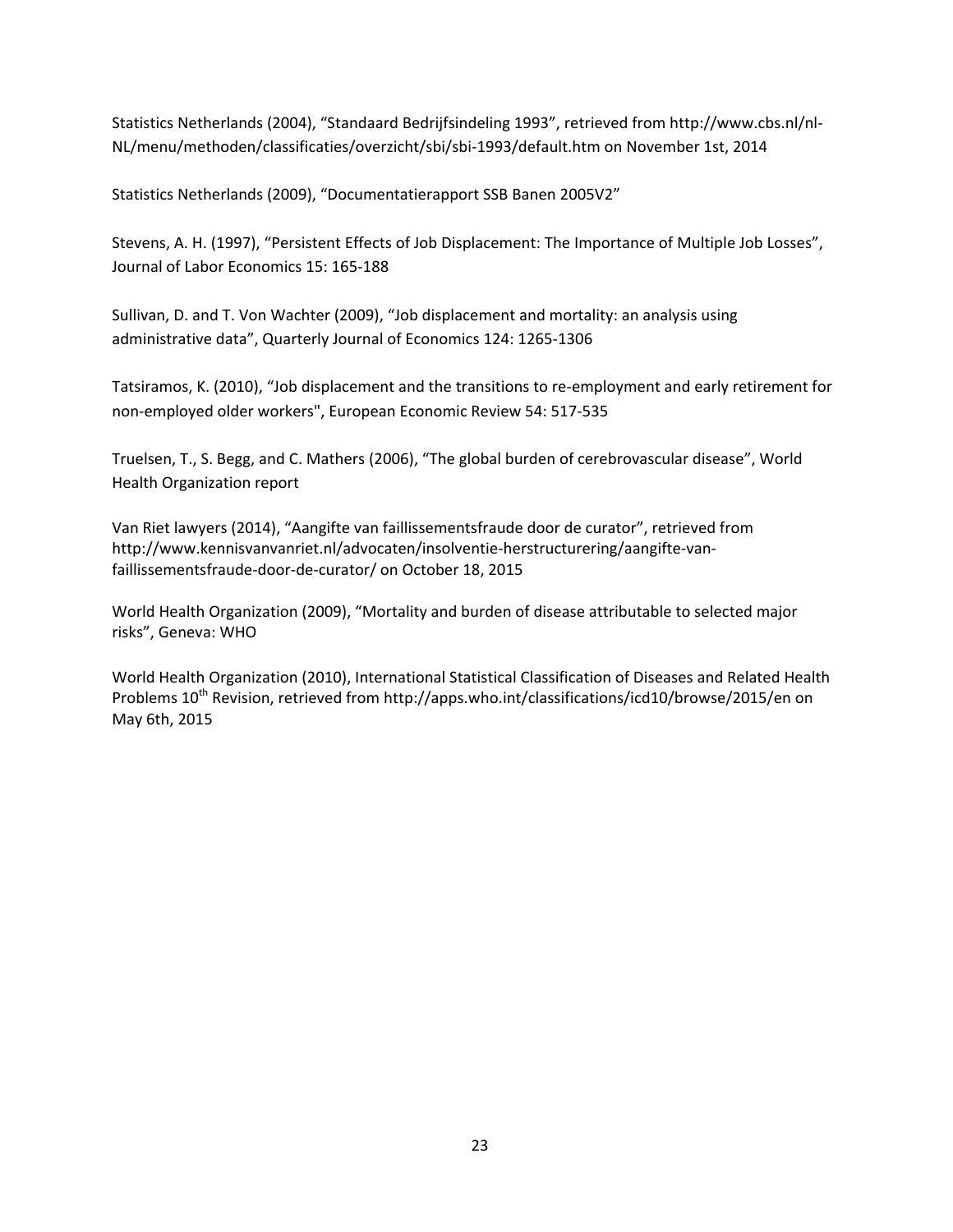### **Tables and Figure**

Table 1: Descriptive statistics

Workers who stayed in their jobs in the year of observation (control group)

Workers who lost their jobs due to closure of firms in the year of observation (treatment group)

| Variable                | Mean    | Std. Dev. | Variable             | Mean    | Std. Dev. |
|-------------------------|---------|-----------|----------------------|---------|-----------|
| Age                     | 51.74   | 4.27      | Age                  | 52.33   | 4.39      |
| Born in the             | 0.90    | 0.30      | Born in the          | 0.89    | 0.32      |
| Netherlands             |         |           | Netherlands          |         |           |
| Married                 | 0.82    | 0.39      | Married              | 0.81    | 0.39      |
| Number of children      | 1.92    | 1.21      | Number of children   | 1.89    | 1.20      |
| Hospitalized [t-1]      | 0.050   | 0.218     | Hospitalized [t-1]   | 0.050   | 0.217     |
| Wage income [t-1]       | 44.65   | 23.60     | Wage income [t-1]    | 45.57   | 24.80     |
| Job tenure              | 16.18   | 8.02      | Job tenure           | 14.12   | 7.99      |
| Firm size               | 126.68  | 109.97    | Firm size            | 121.71  | 103.47    |
| Year                    | 2004.00 | 0.81      | Year                 | 2004.04 | 0.84      |
| Industry                |         |           | Industry             |         |           |
| Agriculture             | 0.018   | 0.131     | Agriculture          | 0.009   | 0.093     |
| <b>Asset Management</b> | 0.028   | 0.164     | Asset Management     | 0.023   | 0.149     |
| Banking/Insurance       | 0.013   | 0.115     | Banking/Insurance    | 0.026   | 0.160     |
| Catering                | 0.006   | 0.079     | Catering             | 0.006   | 0.076     |
| Commercial              | 0.073   | 0.261     | Commercial           | 0.164   | 0.370     |
| <b>Services</b>         |         |           | <b>Services</b>      |         |           |
| Construction            | 0.159   | 0.366     | Construction         | 0.113   | 0.316     |
| Education               | 0.074   | 0.261     | Education            | 0.081   | 0.273     |
| <b>Health Care</b>      | 0.015   | 0.121     | <b>Health Care</b>   | 0.022   | 0.147     |
| Manufacturing           | 0.283   | 0.450     | Manufacturing        | 0.268   | 0.443     |
| <b>Other Care</b>       | 0.056   | 0.231     | <b>Other Care</b>    | 0.056   | 0.229     |
| <b>Public Sector</b>    | 0.062   | 0.240     | <b>Public Sector</b> | 0.063   | 0.243     |
| Retail                  | 0.126   | 0.332     | Retail               | 0.101   | 0.301     |
| Transportation/         | 0.082   | 0.274     | Transportation/      | 0.049   | 0.217     |
| Communication           |         |           | Communication        |         |           |
| Temporary work          | 0.005   | 0.069     | Temporary work       | 0.019   | 0.136     |
| Firm-level worker       |         |           | Firm-level worker    |         |           |
| characteristics         |         |           | characteristics      |         |           |
| Died [t-4 until t-1]    | 0.0088  | 0.0141    | Died [t-4 until t-1] | 0.0105  | 0.0168    |
| Age                     | 40.99   | 3.72      | Age                  | 41.92   | 4.28      |
| Female                  | 0.25    | 0.22      | Female               | 0.26    | 0.23      |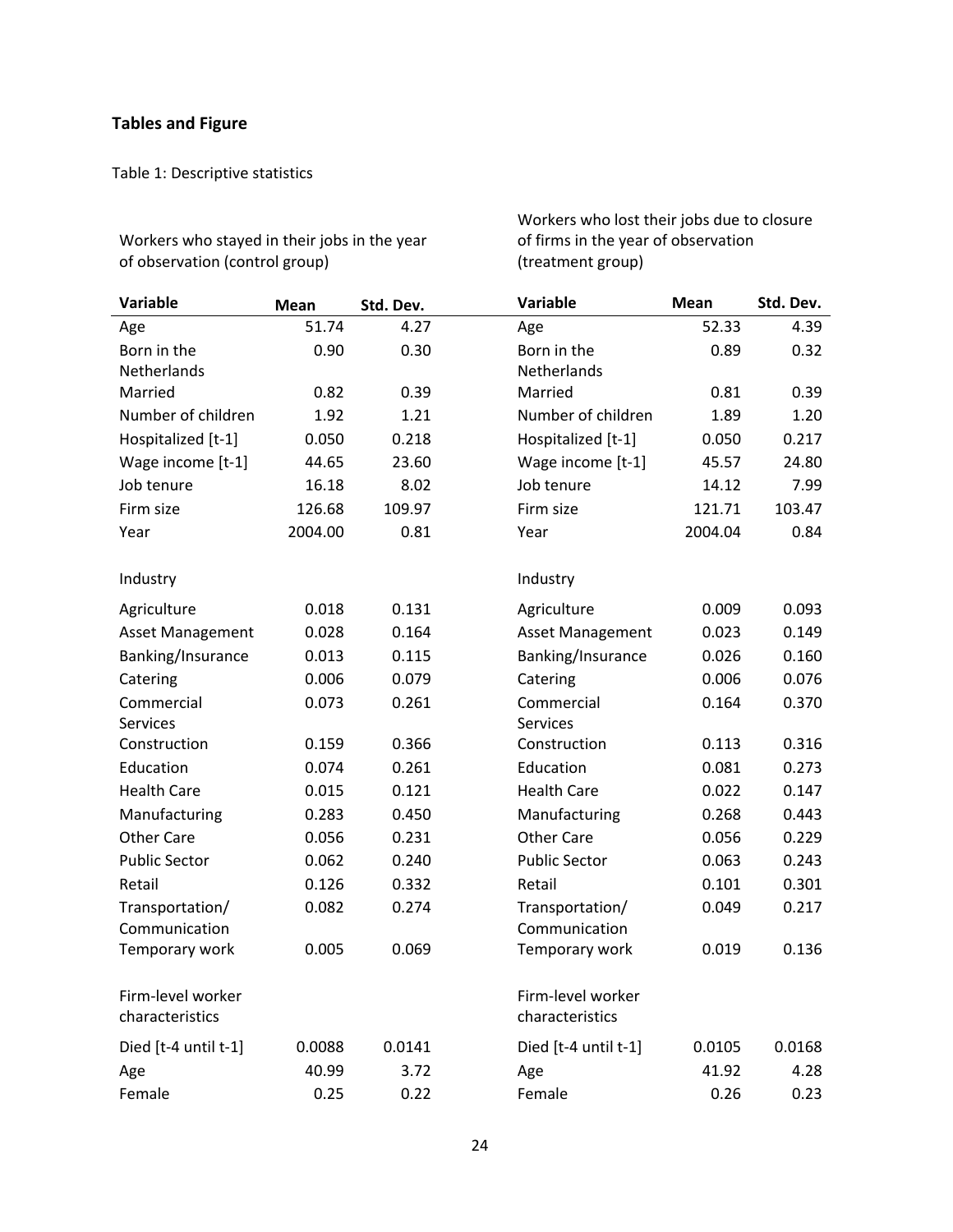Table 1 (continued)

Workers who stayed in their jobs in the year of observation (control group)

Workers who lost their jobs due to closure of firms in the year of observation (treatment group)

| Variable           | Mean    | Std. Dev. | Variable           | Mean  | Std. Dev. |
|--------------------|---------|-----------|--------------------|-------|-----------|
| Born in the        | 0.87    | 0.11      | Born in the        | 0.86  | 0.13      |
| <b>Netherlands</b> |         |           | <b>Netherlands</b> |       |           |
| Married            | 0.59    | 0.13      | Married            | 0.60  | 0.13      |
| Number of children | 1.21    | 0.43      | Number of children | 1.21  | 0.44      |
| Hospitalized [t-1] | 0.024   | 0.024     | Hospitalized [t-1] | 0.025 | 0.025     |
| Wage income [t-1]  | 32.66   | 14.99     | Wage income [t-1]  | 34.94 | 15.26     |
| Job tenure         | 8.08    | 3.27      | Job tenure         | 8.49  | 3.97      |
| N                  | 840,915 |           | N                  | 8,394 |           |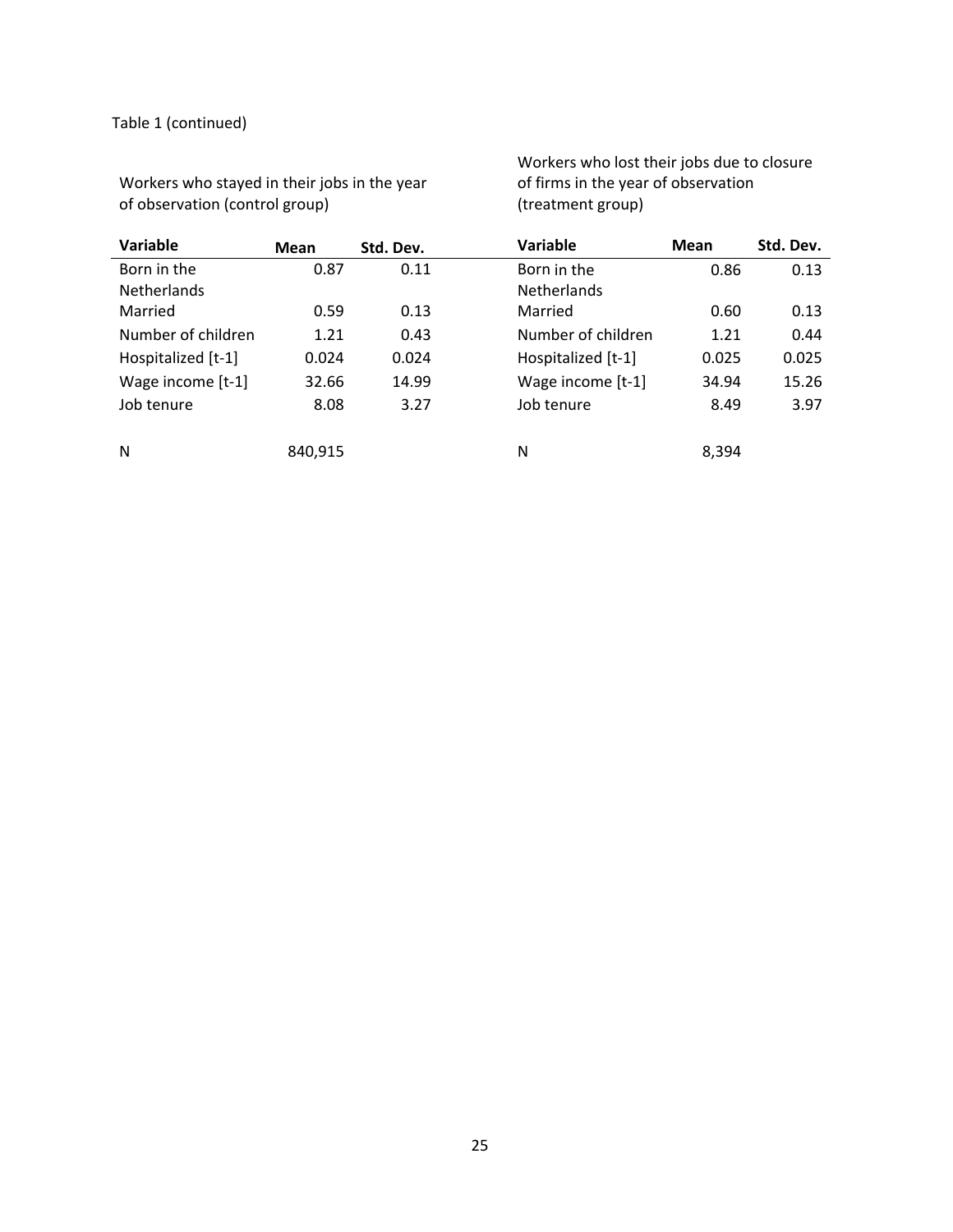Table 2: Linear Probability Model (LPM) estimates for the probability to die within five years (in

percentage points) (Ordinary Least Squares, OLS) \*

| Variable                     | Coef.     | Std. Err. | P-value |
|------------------------------|-----------|-----------|---------|
| Job loss                     | 0.5968    | 0.1763    | 0.001   |
|                              |           |           |         |
| $(Age - 45)$                 | 0.1512    | 0.0308    | 0.000   |
| $(Age - 45)^2$               | $-0.0051$ | 0.0059    | 0.383   |
| $(Age - 45)^3$               | 0.0007    | 0.0003    | 0.018   |
| Born in the Netherlands      | 0.1623    | 0.0720    | 0.024   |
| Married                      | $-0.7989$ | 0.0636    | 0.000   |
| Number of children           | $-0.1121$ | 0.0189    | 0.000   |
| Hospitalized [t-1]           | 1.0749    | 0.0855    | 0.000   |
| Wage income [t-1]            | $-0.0086$ | 0.0008    | 0.000   |
| Job tenure                   | $-0.0354$ | 0.0033    | 0.000   |
| Firm size                    | 0.0003    | 0.0002    | 0.188   |
| Year                         | 0.0150    | 0.0148    | 0.310   |
|                              |           |           |         |
| Industry                     |           |           |         |
| Agriculture                  | 0.1302    | 0.1778    | 0.464   |
| Asset Management             | $-0.0131$ | 0.1446    | 0.928   |
| Banking/Insurance            | 0.3077    | 0.1978    | 0.120   |
| Catering                     | $-0.1409$ | 0.2842    | 0.620   |
| <b>Commercial Services</b>   | 0.0953    | 0.1143    | 0.404   |
| Construction                 | $-0.1114$ | 0.1103    | 0.312   |
| Education                    | $-0.0985$ | 0.1116    | 0.378   |
| <b>Health Care</b>           | $-0.1862$ | 0.1594    | 0.243   |
| Manufacturing                | $-0.0705$ | 0.0998    | 0.480   |
| <b>Other Care</b>            | 0.0507    | 0.1222    | 0.678   |
| Retail                       | $-0.0349$ | 0.1055    | 0.741   |
| Transportation/              | $-0.0538$ | 0.1217    | 0.659   |
| Communication                |           |           |         |
| Temporary work               | $-0.4932$ | 0.2908    | 0.090   |
| Base industry: Public Sector |           |           |         |
| 青い しょうしょう いきょうしょうきょう 大野の     |           |           |         |

F-test on joint significance<br>industry dummies:  $F = 1.26$ , p=0.2314

\* Standard errors are clustered at the individual level.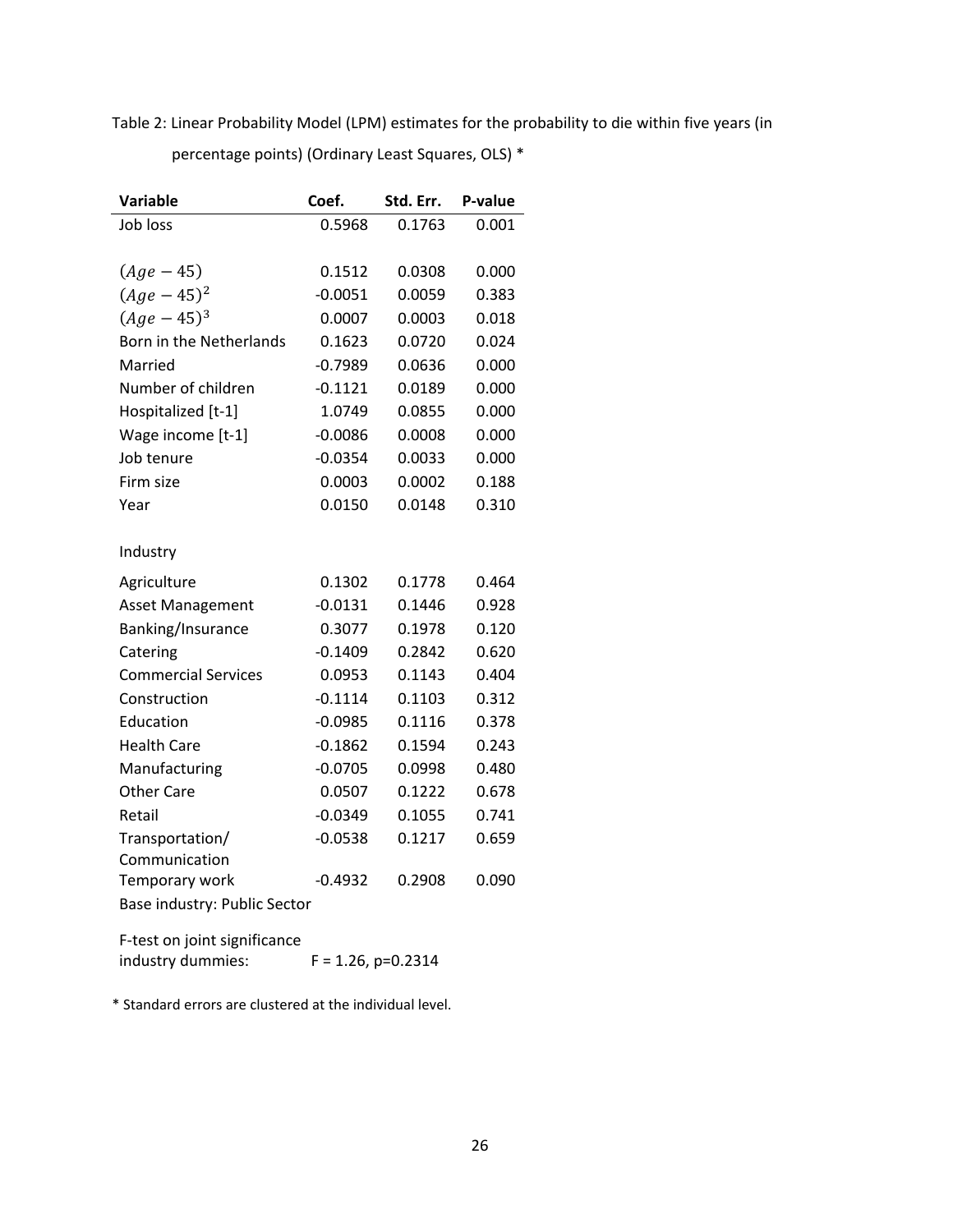Table 2 (continued)

| Variable                             | Coef.     | Std. Err. | P-value |
|--------------------------------------|-----------|-----------|---------|
| Firm-level worker<br>characteristics |           |           |         |
| Died $[t-4$ until $t-1]$             | 0.0150    | 0.0003    | 0.000   |
| Hospitalized [t-1]                   | $-1.4799$ | 0.7012    | 0.035   |
| Age                                  | $-0.1437$ | 0.0086    | 0.000   |
| Female                               | 0.3910    | 0.2096    | 0.062   |
| Born in the Netherlands              | $-0.6322$ | 0.2077    | 0.002   |
| Married                              | 0.9026    | 0.2574    | 0.000   |
| Number of children                   | 0.0770    | 0.0982    | 0.433   |
| Wage income [t-1]                    | 0.0030    | 0.0011    | 0.005   |
| Job tenure                           | 0.0672    | 0.0092    | 0.000   |
| Constant                             | $-24.120$ | 29.709    | 0.417   |
| N                                    | 849,309   |           |         |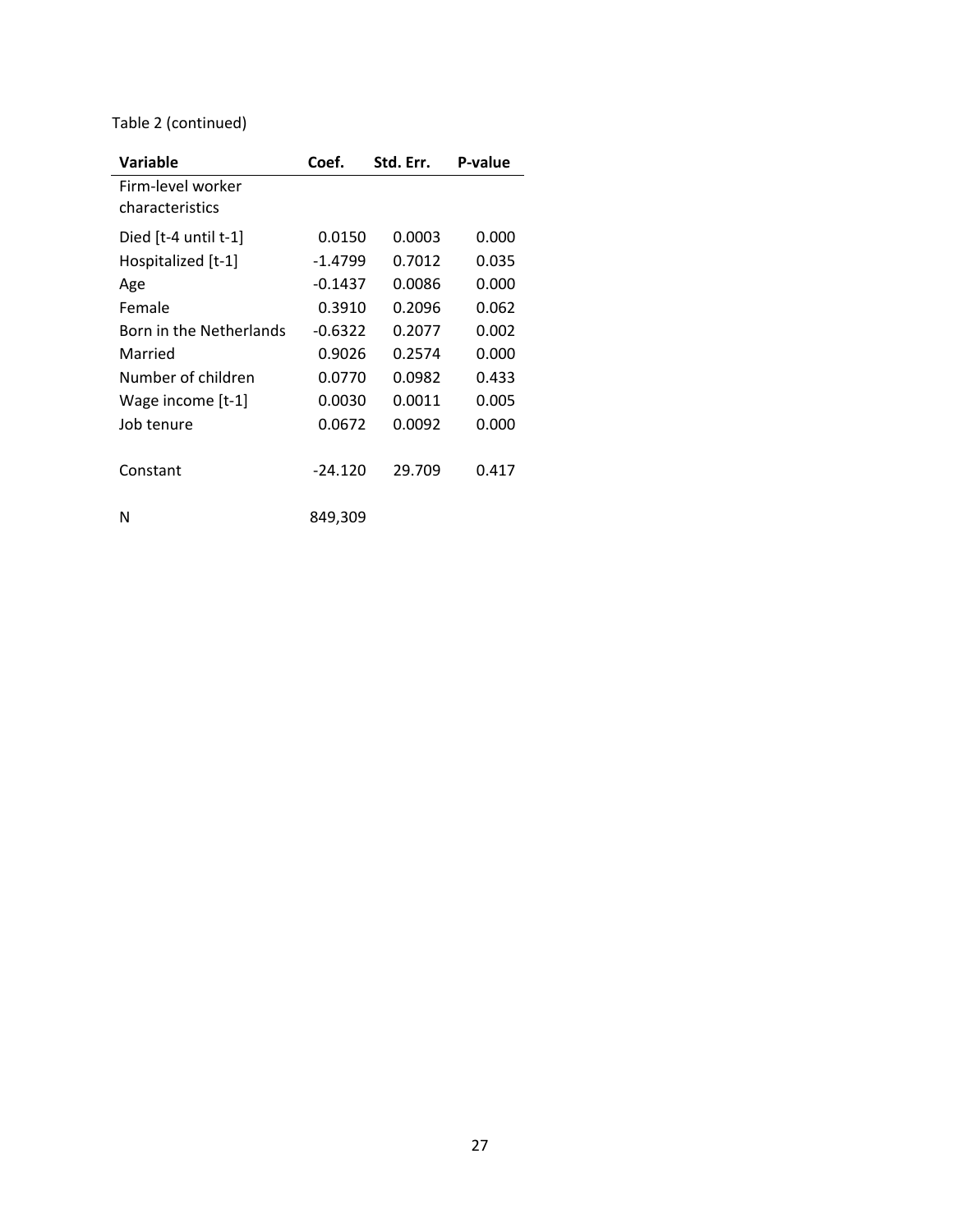Table 3: LPM estimates for the effect of job loss on the probability to die within five years due to <sup>a</sup> specific cause of death (in percentage points)

 $(OLS)$   $*$ 

| Cause of death                                                                                           | Coef.     | Std. Err. | P-value | Rel. effect (%) | #Deaths |
|----------------------------------------------------------------------------------------------------------|-----------|-----------|---------|-----------------|---------|
| Alcohol-related diseases                                                                                 | 0.0461    | 0.0293    | 0.115   | 228.1           | 113     |
| Neoplasms                                                                                                | 0.2377    | 0.1280    | 0.063   | 24.8            | 4,695   |
| Malignant neoplasms of digestive organs                                                                  | 0.0885    | 0.0762    | 0.246   | 26.8            | 1,608   |
| Malignant neoplasms of intrathoracic organs                                                              | 0.0243    | 0.0673    | 0.718   | 8.4             | 1,424   |
| Smoking-related cancer                                                                                   | 0.0520    | 0.0265    | 0.050   | 767.7           | 36      |
| Malignant neoplasms of urinary tract                                                                     | $-0.0301$ | 0.0245    | 0.220   | $-47.4$         | 296     |
| Malignant neoplasms, stated or presumed to be primary, of lymphoid,<br>haematopoietic and related tissue | $-0.0033$ | 0.0297    | 0.912   | $-5.2$          | 309     |
| Other malignant neoplasms                                                                                | 0.1062    | 0.0650    | 0.102   | 51.7            | 1,022   |
| Diseases of the circulatory system                                                                       | 0.2453    | 0.0975    | 0.012   | 52.8            | 2,260   |
| Ischaemic heart diseases                                                                                 | 0.0882    | 0.0650    | 0.175   | 39.4            | 1,075   |
| Cerebrovascular diseases                                                                                 | 0.0875    | 0.0427    | 0.041   | 152.9           | 286     |
| Other forms of heart disease                                                                             | 0.0696    | 0.0597    | 0.243   | 37.9            | 899     |
| External causes of morbidity and mortality except intentional self-harm                                  | $-0.0389$ | 0.0176    | 0.027   | $-68.4$         | 277     |
| Intentional self-harm                                                                                    | 0.0063    | 0.0291    | 0.830   | 11.4            | 271     |
| Other diseases                                                                                           | 0.1001    | 0.0670    | 0.135   | 44.3            | 1,126   |
| Total                                                                                                    | 0.5968    | 0.1763    | 0.001   | 33.5            | 8,741   |

\* Each estimate is a coefficient estimate for job loss  $(\hat{a})$  for the model as specified in (5) with a dummy for cause-specific mortality within five years as the dependent variable. The independent variables are job loss,  $(age-45)$ ,  $(age-45)^2$ ,  $(age-45)^3$ , being born in the Netherlands, marital status, number of children, hospitalization status (at t-1), wage income (at t-1), job tenure, firm size, industry dummies, year and firm-level averages on the probability to die during the four years preceding the year of observation, age, gender, being born in the Netherlands, marital status, number of children, hospitalization status (at <sup>t</sup>‐1), wage income (at <sup>t</sup>‐1) and job tenure. Standard errors are clustered at the individual level. The relative effect is the coefficient estimate on job loss times 100 divided by the base fractions of workers who died within five years due to the relevant cause for workers who stayed in their jobs.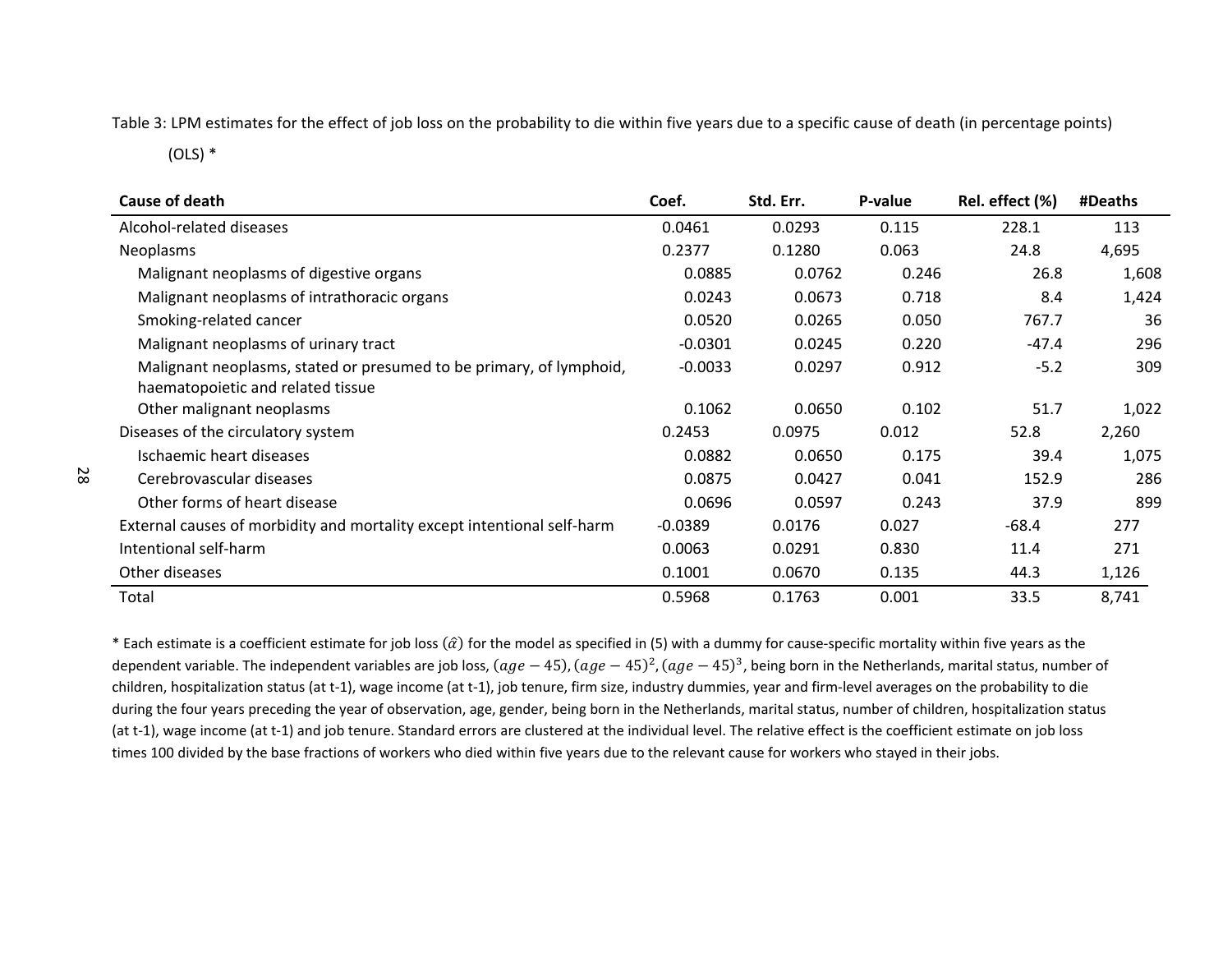Table 4: LPM estimates for the probability to die within less than five years (in percentage points) (OLS)  $\star$ 

| The probability to die within                  | 1 year | 2 years | 3 years | 4 years | 5 years |
|------------------------------------------------|--------|---------|---------|---------|---------|
| Coefficient estimate job loss $(\hat{\alpha})$ | 0.2229 | 0.3435  | 0.3645  | 0.5471  | 0.5968  |
| Standard error                                 | 0.0812 | 0.1116  | 0.1335  | 0.1583  | 0.1763  |
| P-value                                        | 0.006  | 0.002   | 0.006   | 0.001   | 0.001   |
| Relative effect (%)                            | 85.8   | 60.9    | 39.4    | 41.2    | 33.5    |

\* Each estimate is a coefficient estimate for job loss  $(\hat{a})$  for the model as specified in (5) with a dummy for dying within the indicated number of years as the dependent variable. The independent variables are job loss,  $(age - 45)$ ,  $(age - 45)^2$ ,  $(age - 45)^3$ , being born in the Netherlands, marital status, number of children, hospitalization status (at t-1), wage income (at t-1), job tenure, firm size, industry dummies, year and firm-level averages on the probability to die during the four years preceding the year of observation, age, gender, being born in the Netherlands, marital status, number of children, hospitalization status (at t‐1), wage income (at t‐1) and job tenure. Standard errors are clustered at the individual level. The relative effect is the coefficient estimate on job loss times 100 divided by the base fractions of workers who died within the relevant number of years for workers who stayed in their jobs.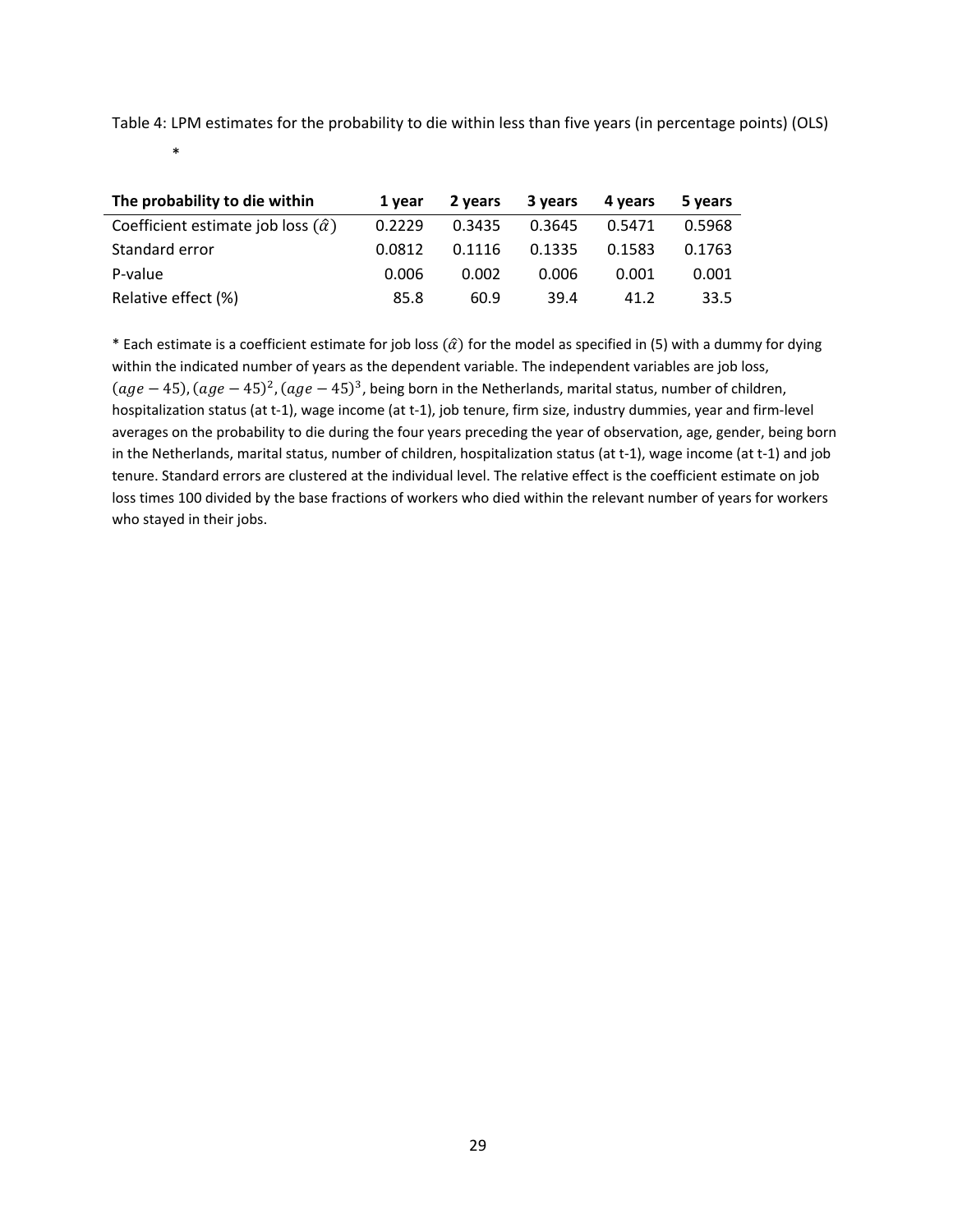Table 5: LPM estimates for the probability to die within five years for alternative definitions of job loss (in percentage points) (OLS) \*

| <b>Variation</b> | Definition of job loss                                              | Coef.  | Std. Err. | P-value | N treatment | <b>Rel. eff.</b> (%) |
|------------------|---------------------------------------------------------------------|--------|-----------|---------|-------------|----------------------|
|                  |                                                                     |        |           |         | group       |                      |
|                  | Job loss due to firm closure (baseline)                             | 0.5968 | 0.1763    | 0.001   | 8.394       | 33.5                 |
| a.               | Job loss due to firm bankruptcy                                     | 0.1117 | 0.3879    | 0.773   | 1,552       | 6.3                  |
| b.               | Job loss due to a firm-level employment<br>declines of at least 40% | 0.3889 | 0.1504    | 0.010   | 10.735      | 21.8                 |

\* Each estimate is a coefficient estimate for job loss  $(\hat{\alpha})$  for the model as specified in (5) with a dummy for dying within five years as the dependent variable. The independent variables are job loss,  $(age - 45)$ ,  $(age - 45)$  $(45)^2$ ,  $(age-45)^3$ , being born in the Netherlands, marital status, number of children, hospitalization status (at t-1), wage income (at t‐1), job tenure, firm size, industry dummies, year and firm‐level averages on the probability to die during the four years preceding the year of observation, age, gender, being born in the Netherlands, marital status, number of children, hospitalization status (at t‐1), wage income (at t‐1) and job tenure. The control groups are the same in variations a and b as in the baseline case. Standard errors are clustered at the individual level. The relative effect is the coefficient estimate on job loss times 100 divided by the base fractions of workers who died within five years.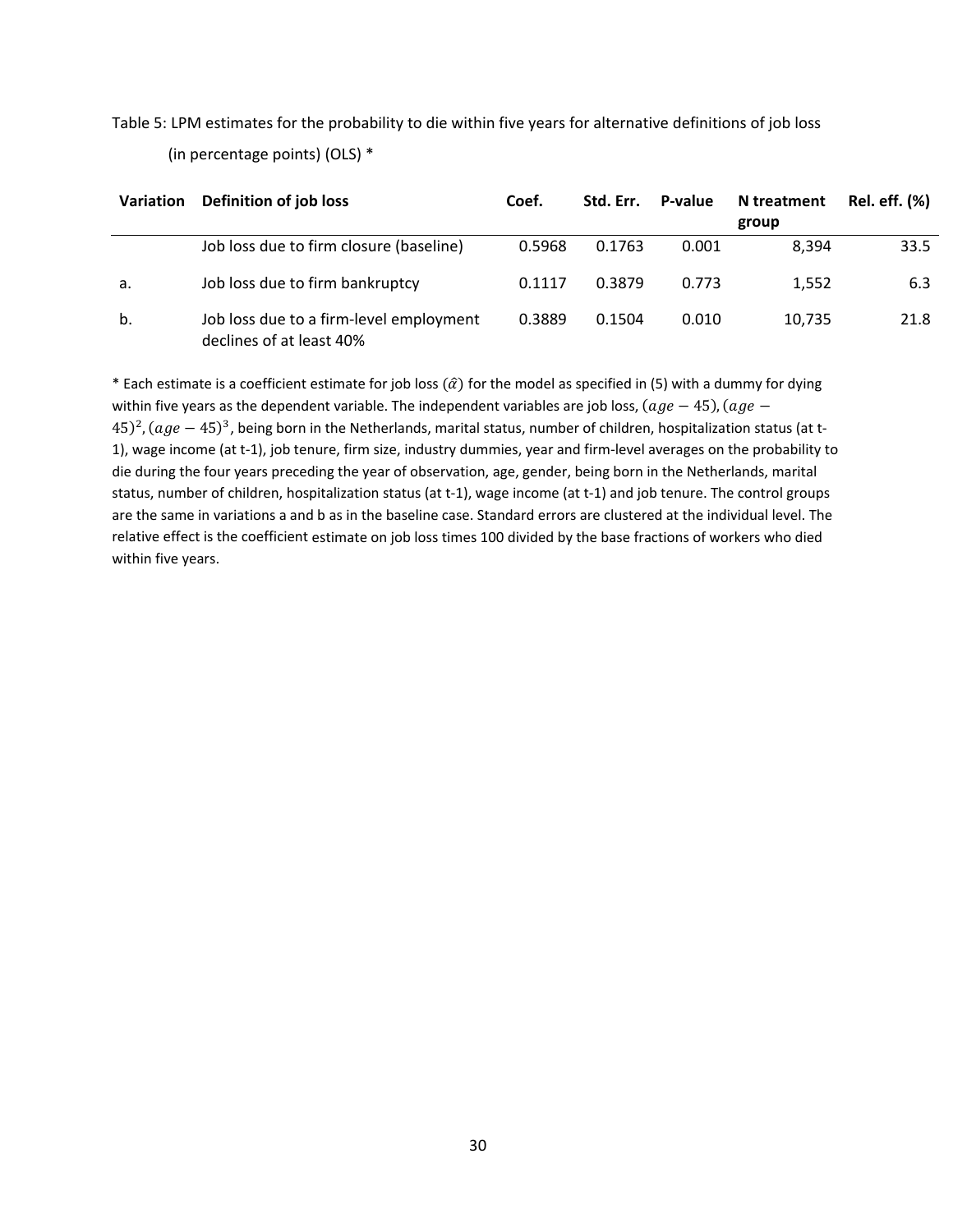Table 6: Robustness checks on data selection: LPM estimates for the probability to die within five years (in percentage points) (OLS) \*

| Variation | <b>Robustness check</b>                                                                                                                                                               | Coef.  | Std. Err. | P-value | N         |
|-----------|---------------------------------------------------------------------------------------------------------------------------------------------------------------------------------------|--------|-----------|---------|-----------|
|           | <b>Baseline</b>                                                                                                                                                                       | 0.5968 | 0.1763    | 0.001   | 849,309   |
| a.        | Excl. workers aged 52 (median age) or older                                                                                                                                           | 0.5792 | 0.2200    | 0.008   | 414,931   |
| b.        | Excl. workers aged younger than 52 (median<br>age)                                                                                                                                    | 0.5758 | 0.2622    | 0.028   | 434,378   |
| c.        | Incl. workers employed in firms of any size                                                                                                                                           | 0.9252 | 0.1537    | 0.000   | 2,113,677 |
| d.        | Incl. workers with job tenures of at least 1 year                                                                                                                                     | 0.1492 | 0.1319    | 0.258   | 971,028   |
| e.        | Excl. workers with job tenure less than 10 years                                                                                                                                      | 0.7450 | 0.2286    | 0.001   | 631,478   |
| f.        | Incl. workers with wage income[t-1] of at least<br>10,000 euros                                                                                                                       | 0.6032 | 0.1746    | 0.001   | 872,120   |
| g.        | Excl. workers with wage income[t-1] lower than<br>30,000 euros                                                                                                                        | 0.5032 | 0.1862    | 0.007   | 702,352   |
| h.        | Incl. firms with layoffs prior to the year of<br>observation                                                                                                                          | 0.3769 | 0.1450    | 0.009   | 971,354   |
| i.        | Incl. cases of job loss due to firm closure if at<br>least 40% of the workers employed in a closing<br>firm got employed in one particular firm within<br>one year after firm closure | 0.5807 | 0.1617    | 0.000   | 850,814   |

\* Each estimate is a coefficient estimate for job loss  $(\hat{a})$  for the model as specified in (5) with a dummy for dying within five years as the dependent variable. The independent variables are job loss,  $(age - 45)$ ,  $(age (45)^2$ ,  $(age-45)^3$ , being born in the Netherlands, marital status, number of children, hospitalization status (at t-1), wage income (at t‐1), job tenure, firm size, industry dummies, year and firm‐level averages on the probability to die during the four years preceding the year of observation, age, gender, being born in the Netherlands, marital status, number of children, hospitalization status (at t‐1), wage income (at t‐1) and job tenure. Standard errors are clustered at the individual level.

Our dataset (baseline) includes observations on male workers in the age category 45‐59 who had the Dutch nationality in the year of observation, who had a continuous job tenure of at least five years at the same firm on January  $1<sup>st</sup>$  of the year of observation and who had a wage income of at least 20,000 euros in the year prior to the year of observation. We exclude observations on workers employed in firms that have less than five or at least 400 workers. We exclude observations on job departures other than forced layoffs due to firm closure. We exclude observations on job loss due to firm closure as well if at least 40 percent of the workers employed in a closing firm got employed in one particular company within one year after closure. We also exclude observations on closing firms that experienced workforce declines of at least 20 percent during the four years prior to the year of observation.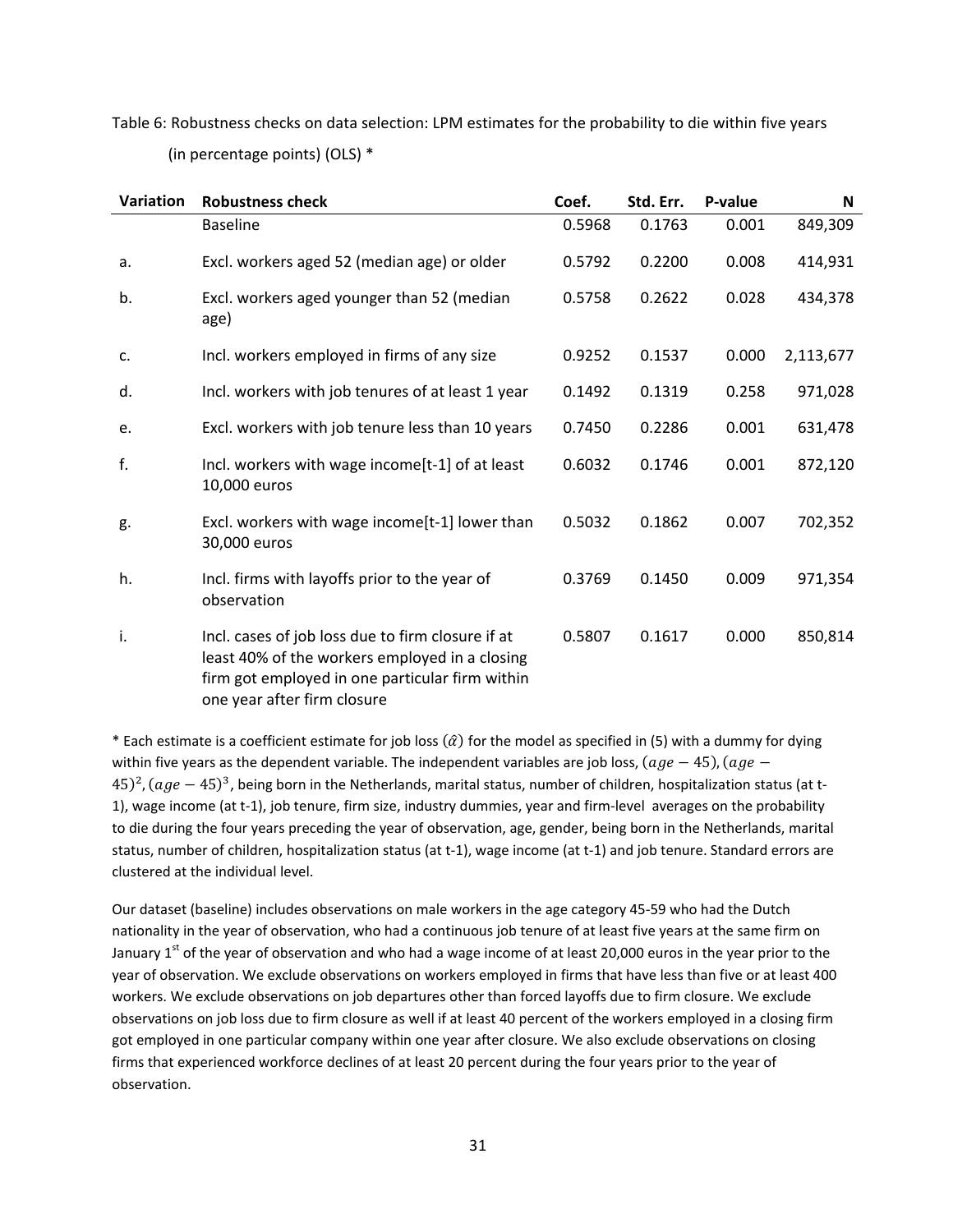Table 7: Robustness checks on functional form specification: LPM estimates for the probability to die within five years (in percentage points) (OLS) \*

| Variation | <b>Robustness check</b>                                                      | Coef.  | Std. Err. | P-value | Rel. effect (%) |
|-----------|------------------------------------------------------------------------------|--------|-----------|---------|-----------------|
|           | <b>Baseline</b>                                                              | 0.5968 | 0.1763    | 0.001   | 33.5            |
| a.        | Do not control for any firm-level worker<br>characteristic                   | 0.8257 | 0.1787    | 0.000   | 46.4            |
| b.        | Do not control for firm-level average mortality<br>rates [t-4 until t-1]     | 0.7763 | 0.1788    | 0.000   | 43.6            |
| c.        | Do not control for firm-level average<br>hospitalization rates [t-1]         | 0.5966 | 0.1763    | 0.001   | 33.5            |
| d.        | Do not control for firm-level average age                                    | 0.5649 | 0.1764    | 0.001   | 31.7            |
| e.        | Do not control for firm-level fraction of female<br>workers                  | 0.5952 | 0.1764    | 0.001   | 33.4            |
| f.        | Do not control for firm-level fraction of workers<br>born in the Netherlands | 0.6006 | 0.1763    | 0.001   | 33.7            |
| g.        | Do not control for firm-level fraction of married<br>workers                 | 0.5943 | 0.1764    | 0.001   | 33.4            |
| h.        | Do not control for firm-level average number of<br>children                  | 0.5967 | 0.1763    | 0.001   | 33.5            |
| i.        | Do not control for firm-level average wage<br>income [t-1]                   | 0.5990 | 0.1763    | 0.001   | 33.6            |
| j.        | Do not control for firm-level average job tenure                             | 0.6358 | 0.1763    | 0.000   | 35.7            |

\* Each estimate is a coefficient estimate for job loss  $(\hat{\alpha})$  for the model as specified in (5) with a dummy for dying within five years as the dependent variable. The independent variables are job loss,  $(age - 45)$ ,  $(age - 45)$  $(45)^2$ ,  $(age-45)^3$ , being born in the Netherlands, marital status, number of children, hospitalization status (at t-1), wage income (at t‐1), job tenure, firm size, industry dummies, year and firm‐level averages on the probability to die during the four years preceding the year of observation, age, gender, being born in the Netherlands, marital status, number of children, hospitalization status (at t‐1), wage income (at t‐1) and job tenure. Standard errors are clustered at the individual level.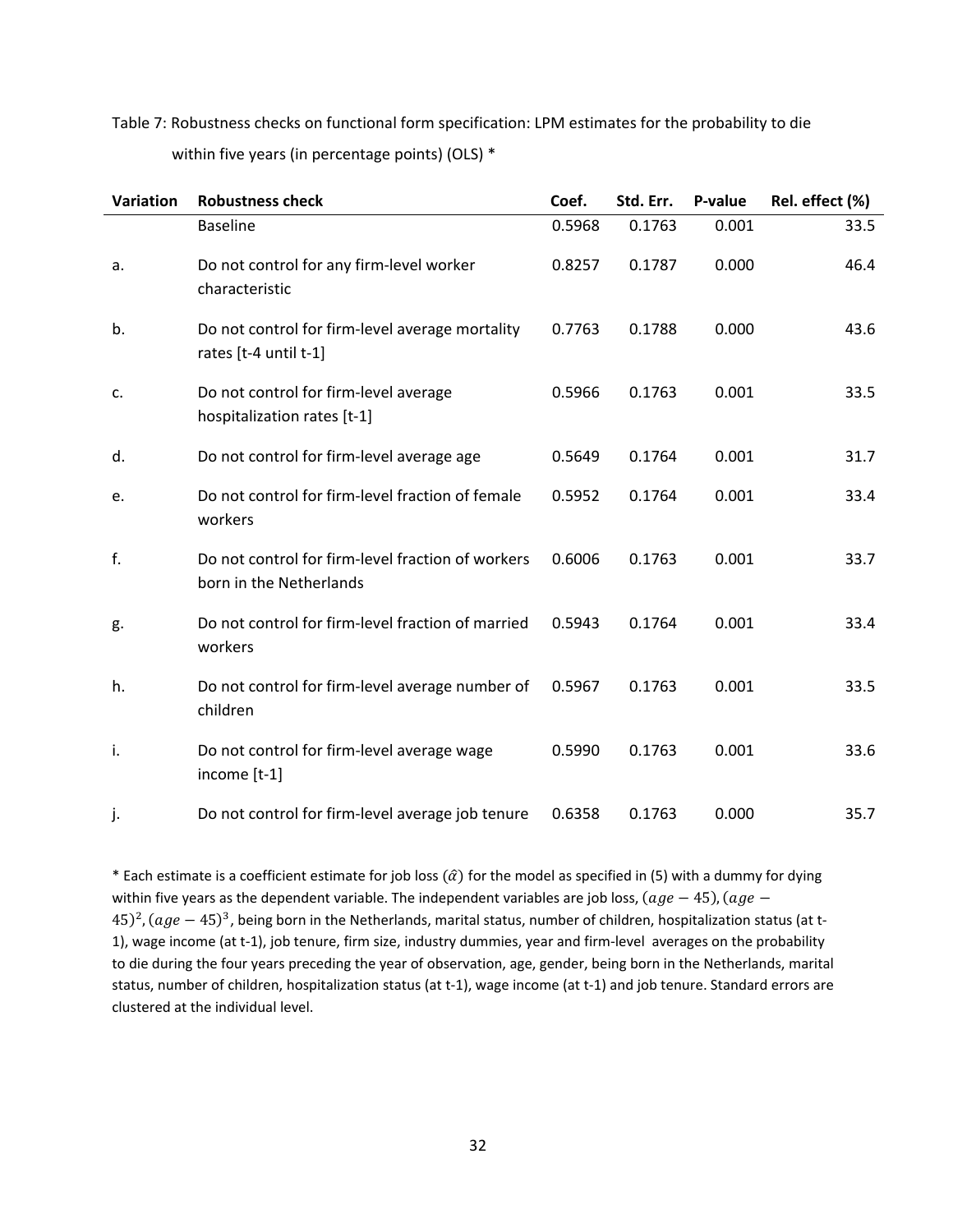Table 7 (continued)

| Variation      | <b>Robustness check</b>                                           | Coef.  | Std. Err. | P-value | Rel. effect |
|----------------|-------------------------------------------------------------------|--------|-----------|---------|-------------|
| k.             | Do not control for age                                            | 0.7574 | 0.1767    | 0.000   | 42.5        |
| $\mathbf{I}$ . | Do not control for being born in the<br>Netherlands               | 0.5977 | 0.1763    | 0.001   | 33.6        |
| m.             | Do not control for marital status                                 | 0.5942 | 0.1764    | 0.001   | 33.4        |
| n.             | Do not control for number of children                             | 0.5979 | 0.1764    | 0.001   | 33.6        |
| 0.             | Do not control for hospitalization[t-1]                           | 0.5994 | 0.1764    | 0.001   | 33.7        |
| p.             | Do not control for wage income[t-1]                               | 0.6082 | 0.1764    | 0.001   | 34.2        |
| q.             | Do not control for job tenure                                     | 0.6816 | 0.1761    | 0.000   | 38.3        |
| r.             | Do not control for firm size                                      | 0.5936 | 0.1763    | 0.001   | 33.3        |
| S.             | Do not control for industry dummies                               | 0.6063 | 0.1763    | 0.001   | 34.0        |
| t.             | Do not control for year                                           | 0.5967 | 0.1764    | 0.001   | 33.5        |
| u.             | Control for age fixed effects instead of<br>nonlinear age effects | 0.5967 | 0.1764    | 0.001   | 33.5        |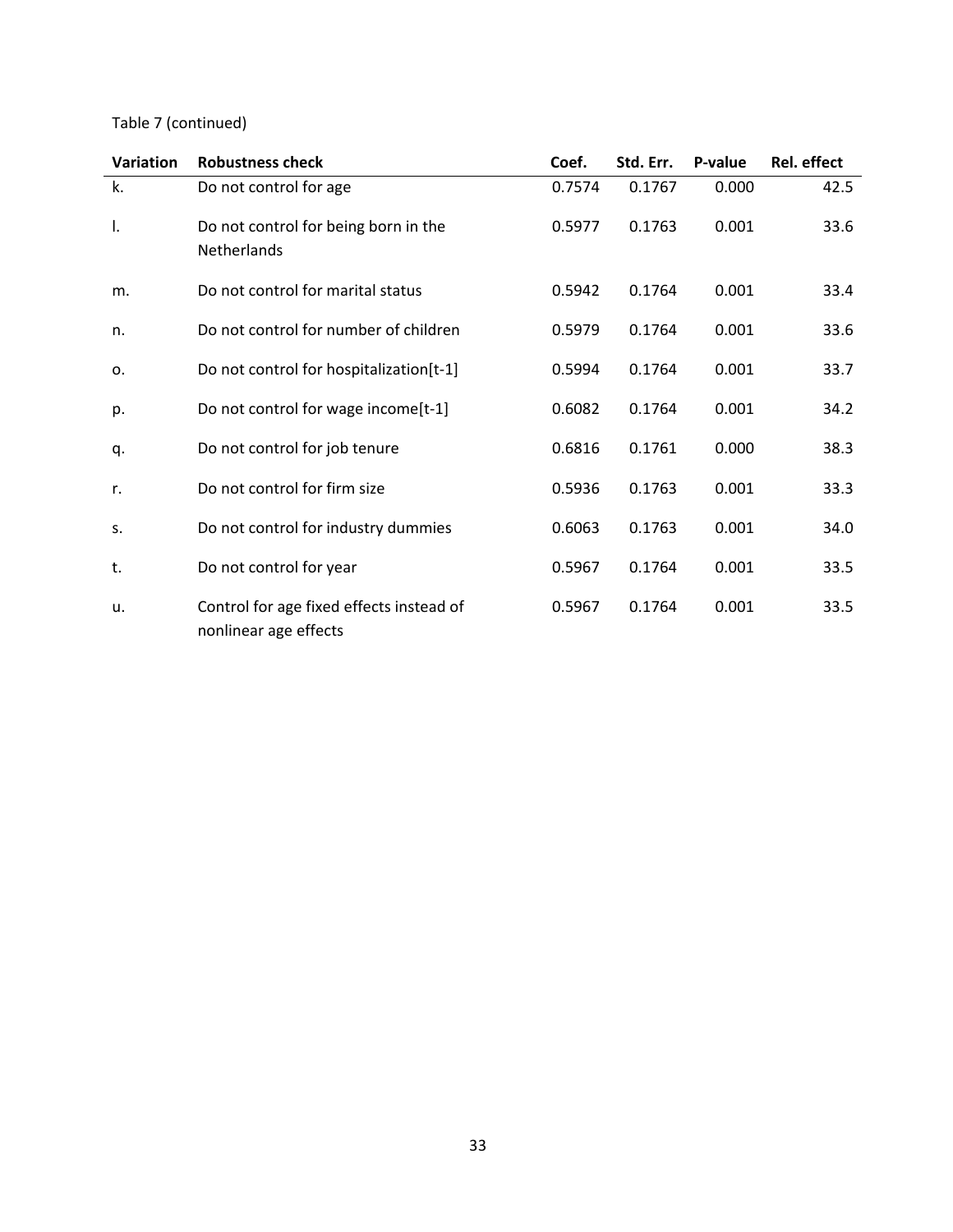

Figure 1: Probability to die within five years for men (%), by labor force state